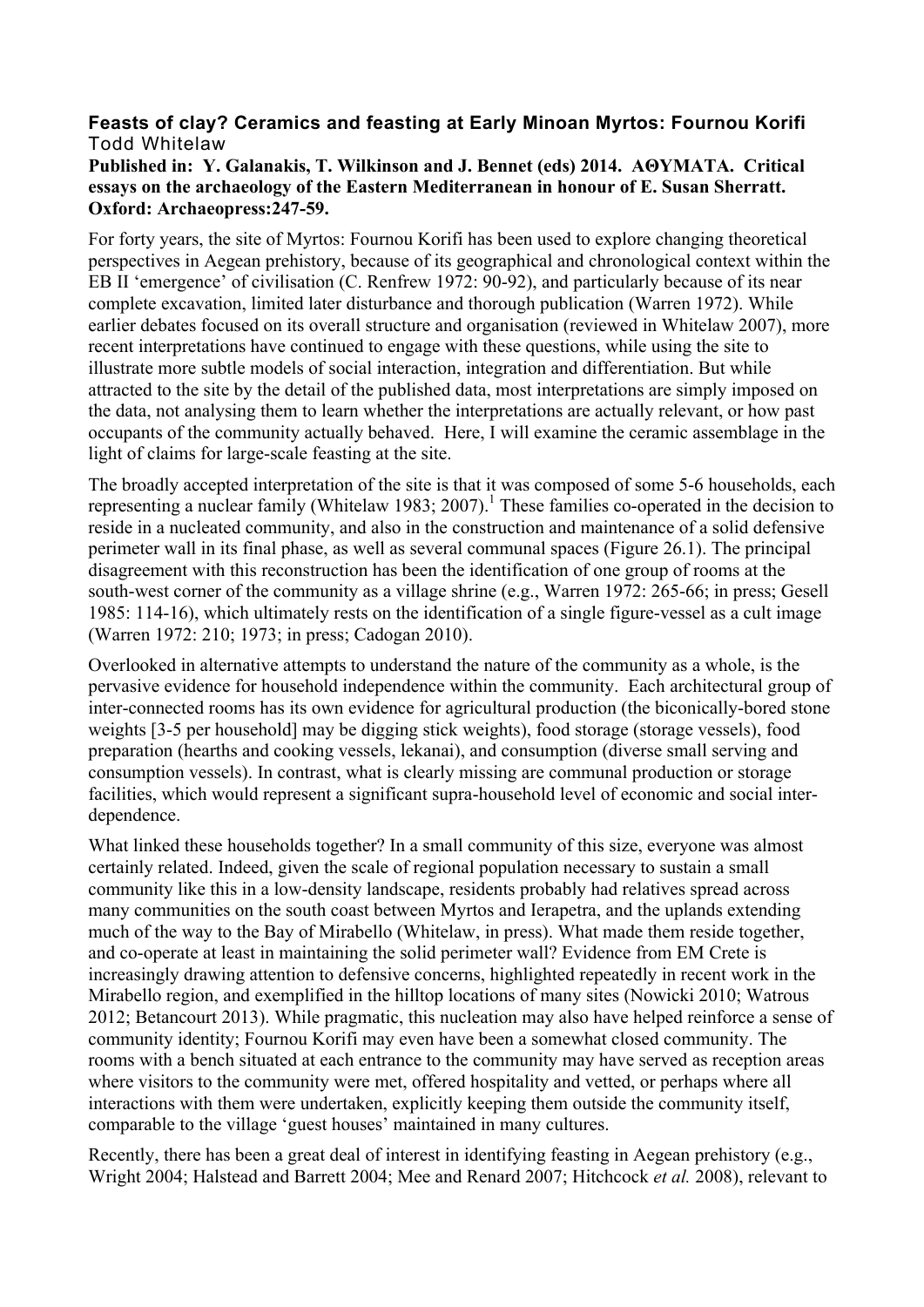both intra- and inter-community interactions and the negotiation of social *[end page 247]* and political relations. Unfortunately, it is extremely difficult to identify feasting simply on the basis of a ceramic assemblage, since with the differential breakage of small consumption vessels (David 1972; Varien and Mills 1997; Shott 1996), any accumulated deposit is bound to be dominated by cups, bowls, jugs and similar small, frequently used vessels, a pattern often assumed to indicate feasting. To counter-act this bias requires the documentation of individual depositional events or a synchronous assemblage, as in the destruction deposits of the palace of Pylos (Whitelaw 2001), or potentially at Fournou Korifi.

Arguments for feasting at the site (e.g., Haggis 1999: 61; Hershenson 2002; Catapoti 2011; Hamilakis 2008: 11; Day *et al.* 2010; Damilati and Vavouranakis 2011: 40-44; Hamilakis and Sherratt 2012: 191) have been based on the assumption that one or more of the well-preserved Period II assemblages published from each household are simply too large to represent the needs of a nuclear family. There are no norms from fully preserved households at other EM sites to support this assertion, and it is at least questionable if one considers the more than 665 vessels recovered from House N at Palaikastro (Sackett *et al.* 1965; Sackett and Popham 1970), or the circa 1,300 vessels from the West House at Akrotiri (Papagiannopoulou 1995). Assemblages of 50-80 vessels are not exceptional among the household inventories of ethnographically documented small-scale agricultural societies, though numbers are highly dependent on the availability of pottery and containers of alternative materials (e.g., Foster 1960; Nelson 1981; Bedaux 1987; Arnold 1988; Deal 1998).

Several assemblage-specific considerations are also relevant. First, many of the catalogued vessels are extremely fragmentary, and are very unlikely to have been in use at the time of the destruction (Figure 26.2). They were published because they were typologically interesting, not because they were all part of the synchronous destruction assemblage. Unfortunately, fragmentation may be due to their already broken condition (much refuse was allowed to accumulate in corners, particularly in public spaces: Whitelaw 2007: 69-71); or to post-depositional loss, so the degree of preservation alone cannot determine which vessels were in use at the time of the destruction. Second, it is clear from the condition of their bases (with projecting burrs of clay surviving on the edges), that some vessels had never been used. With grape skins still in the fermenting wine, the village was probably burned in the autumn, and since traditional pot making in the Mediterranean is highly seasonal (for drying), households would probably only recently have laid-in their supplies of new pots to last them the year. Since small vessels have short use-lives, often less than a single year for small, frequently used vessels such as cups, bowls and jugs (Shott 1996), these will have been acquired preferentially and stored in excess of the quantity required for use at any one point in time (cf. DeBoer and Lathrap 1979: 124; Nelson 1991: 171; Tani 1994: 56-57). So we should anticipate that the preserved assemblages will be larger than needed for daily use, and that small vessels in particular should be over-represented.

The typical approach is to look at the published quantities of cups, goblets, bowls, jugs and jars, and decide that these are far beyond a single family's needs, therefore they must *[end page 249]* be exceptional. It is suggested that the largest assemblage represents a high status household (ignoring the effects of complete excavation and particularly good preservation of that group of rooms), and that household will have preferentially hosted feasts, to establish and maintain its social standing (Haggis 1999: 61; Hershenson 2002). A variant interpretation, recognising that other households also had large assemblages, suggests that such feasting rotated, being used to generate, but also distribute status within the community (Catapoti 2011: 110; Damilati and Vavouranakis 2011: 40- 42), presumably on the model of Latin American *cargo/fiesta* festival sponsorship. While this proposal recognises that the largest household assemblage is not really exceptional at the site, this is probably not a particularly relevant model for such a small village. But rather than debate theoretical expectations in the abstract, what can we actually learn from the preserved evidence?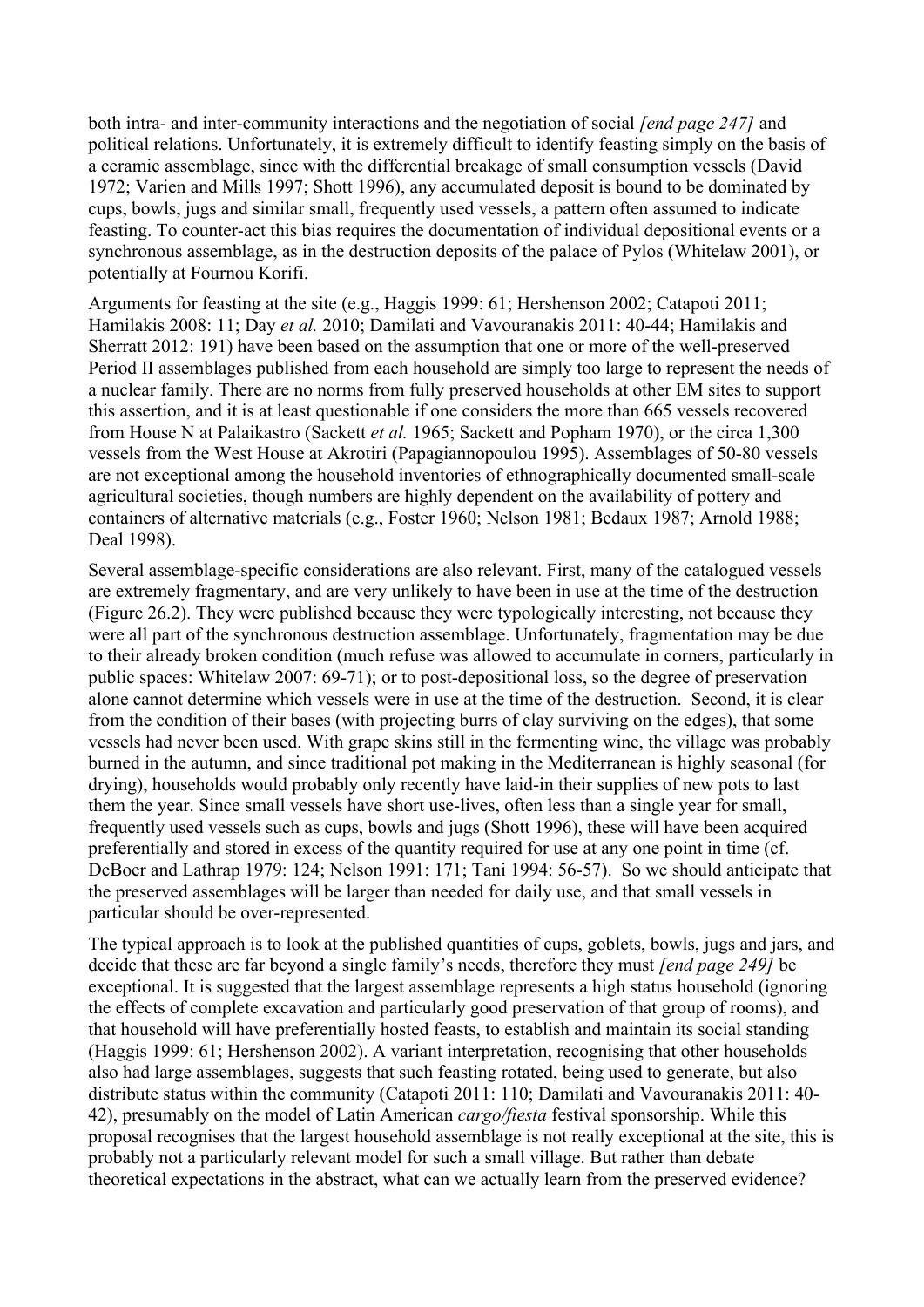I here consider 555 Period II vessels that served as containers. The numbers in specific categories vary slightly from those catalogued in Warren's 1972 publication, because several of these join, and various catalogued but unreconstructed pots actually consist of sherds from multiple vessels. While many of these vessels were certainly not in use at the time of the destruction, many others remain uncertain, but they all contribute to identifying patterns in how vessels were probably used in the EM IIB community.

I divide the assemblage by major shape categories, on the assumption that these are distinct enough to have been emicly recognised types, and such major shape characteristics put constraints on how vessels could be used effectively. Further dividing these will be modes in vessel volume, which should also relate to how the vessels were used.<sup>2</sup> Looking at all vessels together reveals volume *[end page 250]* modalities which cross-cut the different vessel types and shapes (Figure 26.3). Focusing-in on the range of smaller vessels likely to have been in everyday use (Figure 26.3C), multiple modes can be recognised, with a lot of very small vessels (0.2-0.4 litres), many slightly larger (up to 0.7 litres), another mode ending at 1.3 litres, possibly a few sub-modes within a broader range up to c. 4.2 litres, and a much more dispersed range of volumes up to c. 12 litres and beyond. Not only do these modes have relevance across different shapes, suggesting they relate to the ways shapes were used together, they also span the three different pot-making traditions represented at the site: the local South Coast and imported Vasiliki and Mirabello traditions (Whitelaw *et al.* 1997). This suggests they relate to broadly shared ideas underlying how the vessels were used, rather than purely local habits.

Goblets are all small, and with pedestal bases, so it is difficult to see them as designed for anything other than drinking (Figure 26.4A). Most are imported, but a few were made locally. With not enough for all residents, other small cup and bowl shapes must also have been used for drinking. Whether the distinction between goblet and other *[end page 251]* small container use was opportunistic or due to individual preference, status or social situation is not obvious, but most households had them. Their small volume provides a guide for looking for vessels used similarly among the cups and small bowls.

Cups come in a variety of forms, the major distinction being between simple s-profile cups, usually with large loop handles, and other, often more finely finished varieties of hemispherical or globular cups (the latter all imported, whereas most of the former are local). Nearly all of the fragments catalogued as s-profile bowls have a localised wear pattern on lip and maximum diameter which indicates that they were actually from handled cups, the wear resulting from their use as dippers, to scoop food or drink from larger open vessels; some larger deep bowls have corresponding wear inside. These cups may have been used to transfer food or drink from cooking or serving to consumption vessels, or might have been used for direct consumption from a communal pot. The generic cups (Figure 26.4B) usually hold 1-3 times the standard goblet volume, at the upper range perhaps representing a full serving to accompany a meal. The act of refilling during the course of a meal may have been socially important in goblet use, or the limited volume might suggest specific use in hospitality or toasting, though goblets were not stored separately from the other drinking vessels or otherwise distinguished as intended for restricted use. Dipper cups span the same range, with a mode about twice the goblet norm (Figure 26.4C).

Bowls can be divided into three principal shapes: deep, shallow and hemispherical/globular. The latter are the most straightforward, displaying a single mode (Figure 26.4D), which corresponds with that of the dipper cups – convergence on a single food serving, probably for an individual (e.g., Turner and Lofgren 1968); they are nearly all imported. Deep bowls are considerably more varied, with some corresponding to the small volume goblets and others to the larger cups and hemispherical bowls (Figure 26.4E). Above this is a general spread up to c. 2.0 litres, another up to c. 4.2 litres; these represent multiples of the small consumption units, suitable for servings for 3-5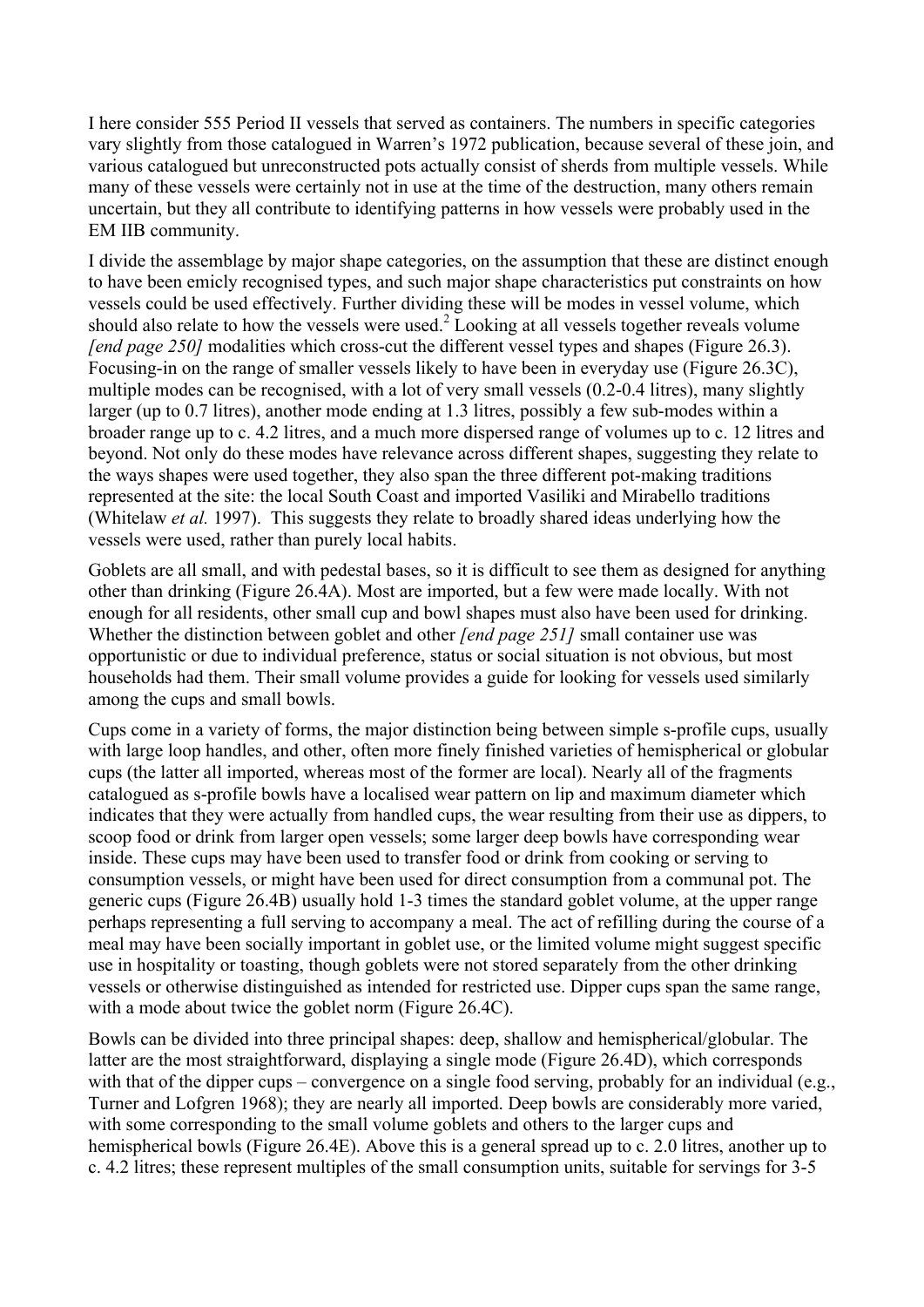individuals. Beyond this, the size ranges are more spread, with numerous vessels between 10 and 30 litres, and one around 38 litres. This spread of sizes would accommodate a wide range of uses, in food preparation and serving (e.g., the dipper wear inside some vessels), as well as non-food related processing activities and even short-term storage; the lack of clearly defined modes may suggest general rather than narrowly defined or constrained anticipated uses.

Shallow bowls are much more restricted in volume with none over 9 litres (Figure 26.4F). There are a few small examples, but the bulk concentrate in the middle range (0.6-2.2 litres), and only two outliers are larger than 4.5 litres. It is difficult to fill a shallow bowl as much as a deep bowl and not spill its contents when lifting or moving it, so we can assume these were usually less completely filled than their deep counterparts, in part accounting for a shift upward in the volume modes. In terms of stability to raise and drink from, and the large rim diameter, they are unlikely to have been used as drinking vessels, accounting for the dearth of very small examples. The core of the distribution would correspond to 1-2 food servings. Given the visibility and ease of access to contents due to their wide and flaring apertures, the larger examples may have been used preferentially as serving vessels for food shared among a small number of consumers. Interestingly, just over half of the examples over 1.1 litres in volume were imported, whereas most of the smaller ones were locally produced. This may represent complementary aspects of use, or else local production filling a gap in the available imports, produced to meet slightly different local norms. The two significantly larger vessels (6.5-9.0 litres) are both imports, and there is one from each of the two best preserved households. These may have been display pieces, used for larger presentations of larger quantities of food or on particular occasions, for example when outsiders were invited for a meal. The volumes involved, however, would not suggest the ability to serve a large extra-household group.

The few jars are insignificant in number as well as volume (Figure 26.4G), perhaps aligning better with pyxides than serving vessels. Among spouted jars, I distinguish long-spouted 'teapots', given arguments that the elaboration of spouts was to draw attention to serving, in contexts of hospitality (Catapoti 2011: 110; Day and Wilson 2004: 55). The volume distributions support such a shape distinction, with most 'teapots' corresponding to the middle mode (0.8-1.3 litres), suitable to hold 2-6 goblet or 2 cup refills (Figure 26.4H). The one much larger example (P665), is poorly preserved but exceptional in most ways (one of only two 'teapots' made locally, with unique white painted decoration).<sup>3</sup> The other spouted jars are mostly flat-bottomed and short spouted (Figure 26.4I). Their size range seems to complement that of 'teapots', perhaps suggesting slightly different tendencies in use, with the less elaborate vessels at the smaller and larger ends of the serving vessel range. The extravagant spouts on the mid-range 'teapots', this may be pragmatic and related to balance and manoeuvrability, but probably also to the social contexts of use. The bulk of the standard spouted jars are also imports, with the smaller range predominantly Vasiliki (2/3) and South Coast (1/3), and the larger examples mostly Mirabello. Twenty-five examples are smaller than 4.5 litres, within the documented range for serving and consumption containers, with only four spread evenly from 7.5 to 32 litres, probably used for other tasks, distributed across three households.

Jugs constitute the largest single class of vessels in the assemblage, with considerable variation in volume, though high standardisation in shape (Figure 26.4J). Many smaller jugs held individual goblet-scale servings, but this main mode *[end page 252]* extends continuously across the capacities of goblets and cups, representing individual liquid servings (seemingly the equivalent of modern individual cafetières). While not corresponding to our expectations about transfer vessels (holding liquid for multiple servings or serving multiple individuals), this helps account for the surprisingly large number of jugs recovered in some households. Above this, there may be sub-foci, but these pretty much merge into a broad mode from circa 0.8-3.8 litres, incorporating the bulk of the smaller jugs and spanning the serving range. Based on the smaller, goblet-scale jugs, this larger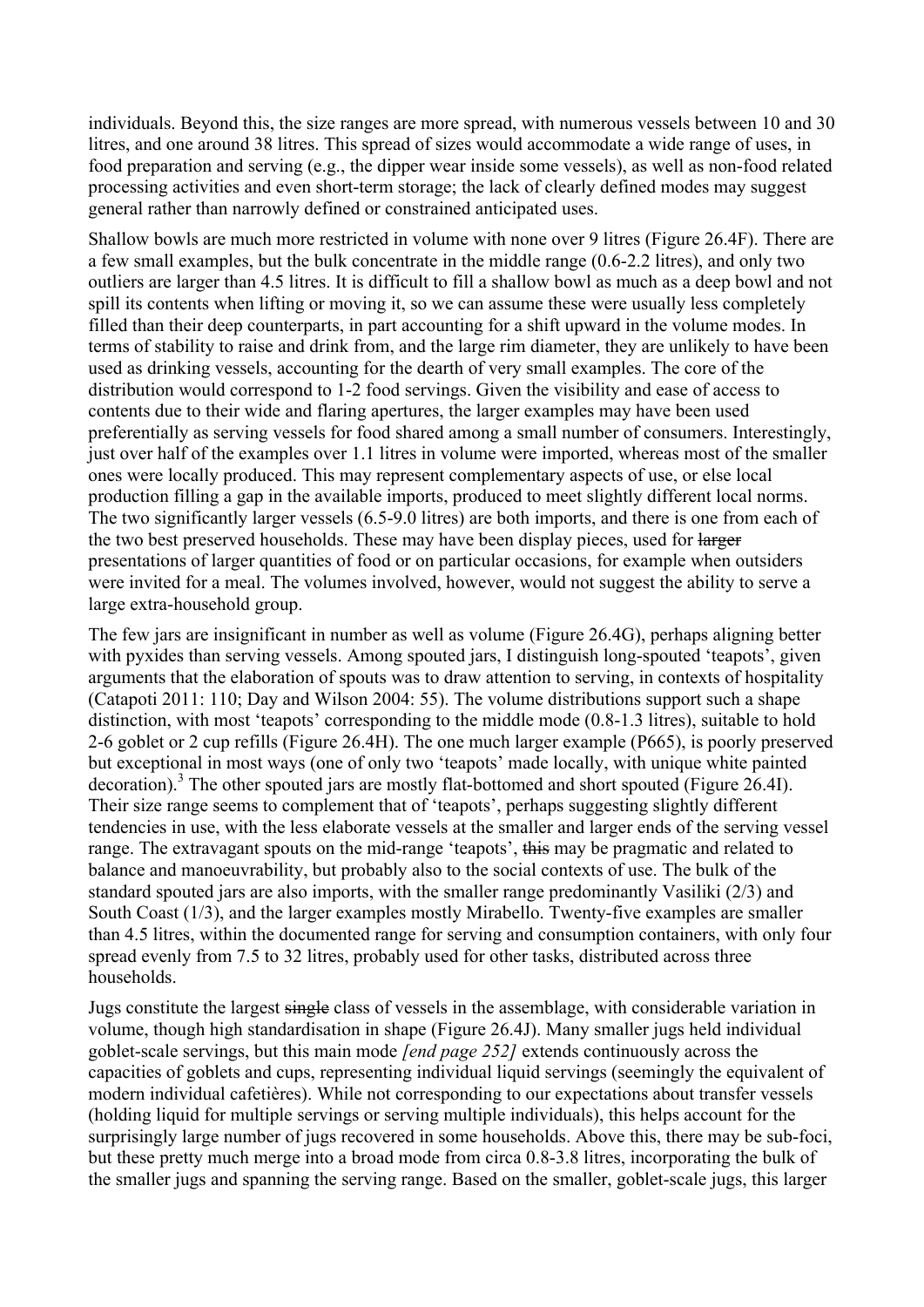mode represents multiple serving vessels, for 4-5 goblet to cup-sized servings. There are 18 larger jugs, ranging fairly evenly from 4.5-13.0 litres. These would probably have been transfer vessels, and possibly the principal vessels used to carry water up to the site (unless skin bags were used). A few of the smaller piriform jars might have been similarly used (nine are 4.5-9.5 litres), but most are 12.5-28 litres, representing a very considerable weight to carry up from the valley floor (though water jars this large are documented ethnographically); many were positioned alongside large storage jars, so are likely to have been used as mid- to long-term liquid storage.

We can finish this survey of the smaller containers by considering cooking pots (Figure 26.4K). With identifications constrained by the degree of base preservation, four were certainly flat-based, 12 had tripod legs, and 15 are uncertain; the two forms presumably relate to different forms of cooking. Most held 1.6-4.2 litres, with an additional cluster around 6.5-12.5 litres, and three much larger (>30 litres). The smallest cluster corresponds to the mid-range deep bowl capacities, some 3-5 individual small bowl servings, while the second mode might represent 2-3 meals for a comparable group of people – for example where some or all components of a family's daily food consumption are cooked once in the day, supplying multiple meals (Nelson 1981). The three exceptional examples are only represented by 5-10% of each vessel, so their actual capacity cannot be estimated accurately; given such poor preservation, they may not have been in use at the destruction. If in use, the very large vessels might have been for occasional larger cooking events (Longacre 1985: 344-45), or for other large capacity heat-processing activities, such as cheesemaking, beer-brewing or wool-dying; these are distributed across three different households.<sup>4</sup>

Overall, pottery seems to have been used in very structured ways, with clear patterning by shape and size. Most, not surprisingly, was focused on the preparation, serving and consumption of relatively small quantities of food and drink, for individuals and aggregates of 3-6 individuals. Small numbers of some shapes could have catered for slightly larger groups, but supra-household groups would normally have required multiple vessels used side by side, whether for cooking, serving or consumption: more pot-luck than feast. A range of larger cooking pots, deep bowls and jugs (8.0-15 litres) may have been used in food processing and preparation, though potentially also for other activities. A very small number of much larger vessels do not obviously fit into this interconnected series. These vessels may not have been used for food processing at all, but for other activities; there is at most one example of such shapes per household.

Given the Pompeii-like character of some of the better preserved rooms at the site, one might hope for some behaviourally meaningful associations, but the best preserved contexts for these everyday vessels were storage (e.g., rooms 33, 72, the cupboard in 80, 82 and 91), and most other rooms had vessels distributed across them individually or in only small clusters. One deposit, however, recovered high up in the fill of room 79 and surmised to have fallen from the flat roof (Warren 1972: 72), provides an instructive assemblage. It included 5 goblets, 4 very small deep bowls, 1 much larger deep bowl (circa 27 litres), 1 dipper cup, a small piriform jar (circa 14 litres), and two 2 tripod cooking pots, and appears to be a serving and dining set for 4-5 individuals.

Figure 26.5 plots the representation of the different types and size classes of vessels across the entire Period II assemblage. Many of these vessels were not in use at the time of the destruction. Bearing in mind the dramatically different use-lives documented ethnographically for different types of vessels, we can expect smaller serving/consumption vessels to be broken at a much higher rate, accumulate as trash and therefore be significantly over-represented in any accumulated deposits, including some contexts at the site.

Figure 26.6 plots the vessel representation for the four better-preserved households at the site. The significant differences in preservation of different households and rooms within them, as well as the vessels themselves, complicate direct comparisons. The North-central and South-east clusters are the most difficult to interpret, as their full boundaries were not defined, and no storage areas for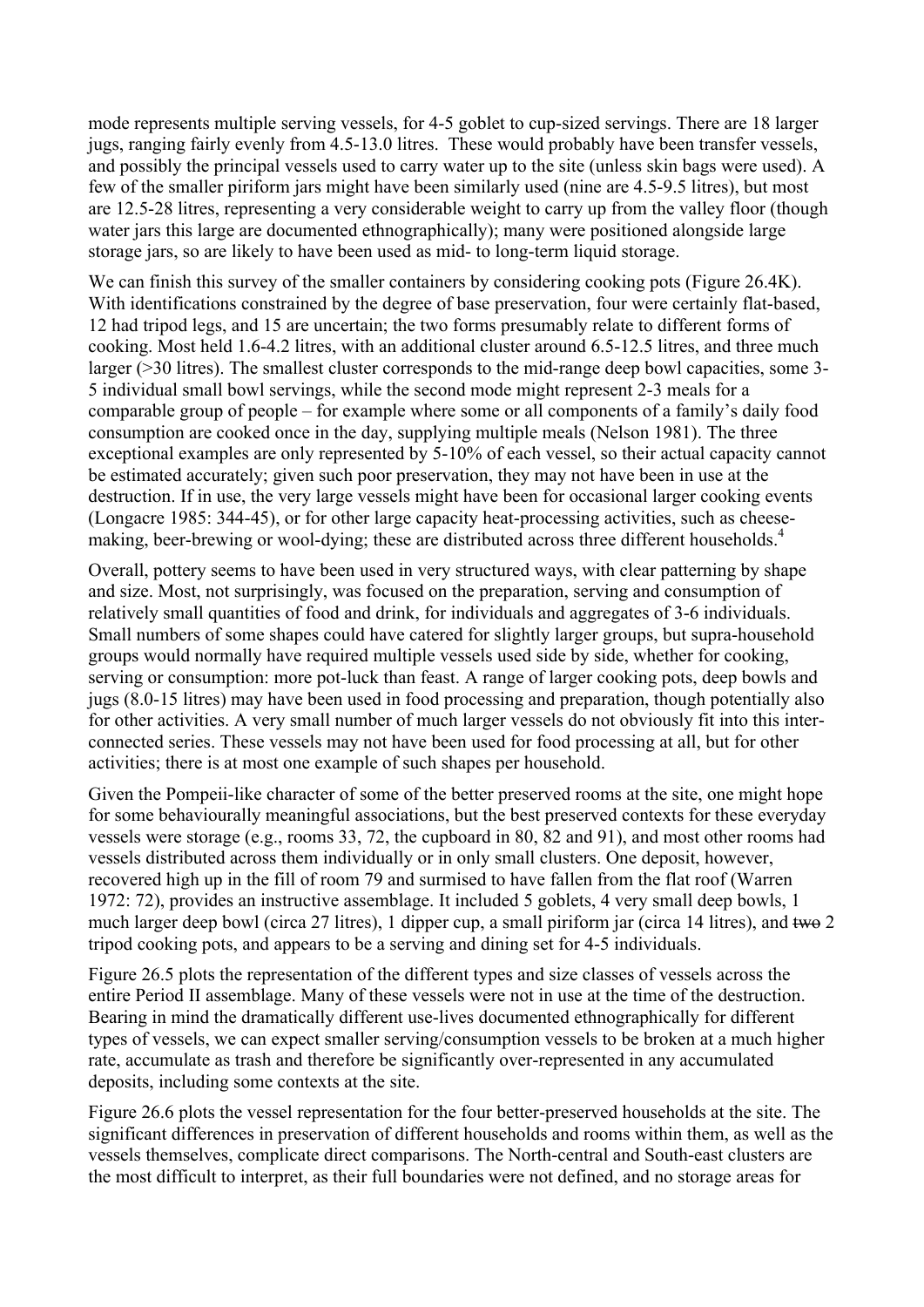small pots were preserved or excavated, arguably accounting for why small vessels are so significantly under-represented in both. The South-central and South-west households are the best preserved, with the former being significantly larger, with ancillary rooms expanding out from the core suite of rooms shared by all households at the site (Whitelaw 2007: 71-72). The South-west was the last household added to the community, probably not that long before the destruction, since there were no architectural modifications, documented for all the others (Whitelaw 2007: 68-69).<sup>5</sup> *[end page 253]*

The differences in physical scale are paralleled by the differential size of the preserved assemblages and by the preserved storage capacity in each household, suggesting that each relates to a degree to an underlying variable: the relative population of each household. This can be expected to change through the domestic cycle of the occupying group, so storage capacity is likely to be a more responsive index of resident population at any one time than house area. Because the storage vessels are fairly robust, they are likely to serve as a more reliable archaeological index of the number of consumers in each household, than the preserved small vessels, though both are also likely to be influenced by relative household wealth.

The two best preserved households, with a regular factor of two-three difference between them in quantity by small vessel categories, bracket the variations in nuclear family scale, bearing in mind that with high child mortality, the number of consumers in a nuclear family will vary between households and over the domestic cycle, even if the number surviving to adulthood may simply replace the senior generation (i.e., a generic family of two parents and two surviving children, might have had significantly more child consumers/vessel users in the earlier phases in its development). Even anticipating such differences, what stands out is the low frequency of the different types and size classes of consumption vessels, usually 2-5 of a type. Some overlap in uses (e.g., goblets, cups and small deep bowls for drinking) and seasonal over-stocking accommodate the lower and upper ends of the ranges, consistently pointing to a consuming group of some 4-6 individuals as the household norm. The storage capacities support this view, with pithos, amphora and piriform jar estimated total volumes: North-central: 1,742 litres; South-east: 1,461 litres; South-central: 2,046 litres; South-*[end page 254]*west: 796 litres. <sup>6</sup> Using Christakis' calculations (2008), these would hold agricultural produce sufficient to support the equivalent of 5.3, 4.4, 6.2 and 2.4 adult consumers, respectively. Given agricultural storage strategies in a highly uncertain environment, we might expect a household to aim at storing two years' provisions, while anticipating additional storage in organic containers.

Returning now to the starting point for all interpretations claiming feasting at Fournou Korifi: this analysis of the characteristics of the ceramics challenges the assumption that the preserved household assemblages are far too large to have served the needs of nuclear families, so therefore must have been used in feasts. Once the shapes and volumes of the vessels are considered in detail, the large numbers of cups, bowls and jugs reduce to functionally differentiated components of assemblages suitable for individual families. Different classes of vessels might have been drafted in to serve in more generic ways for the occasional event (e.g., teacups and coffee mugs used indiscriminately), but there is no evidence to support the sort of large-scale feasting events, which have been asserted as obviously represented by the assemblages. *[end page 255]*

While the published detail of the data available from Fournou Korifi has encouraged the exploration of new ideas, the applications usually do not engage with the data in ways that can test their assumptions or the validity of the interpretations. This examination suggests there is more scope at this site to investigate patterns in everyday commensality, rather than the large-scale feasting proposed to date.

There are other, notionally common-sense assumptions that have become factoids through repetition, which a critical look at the Fournou Korifi evidence also questions. It is often assumed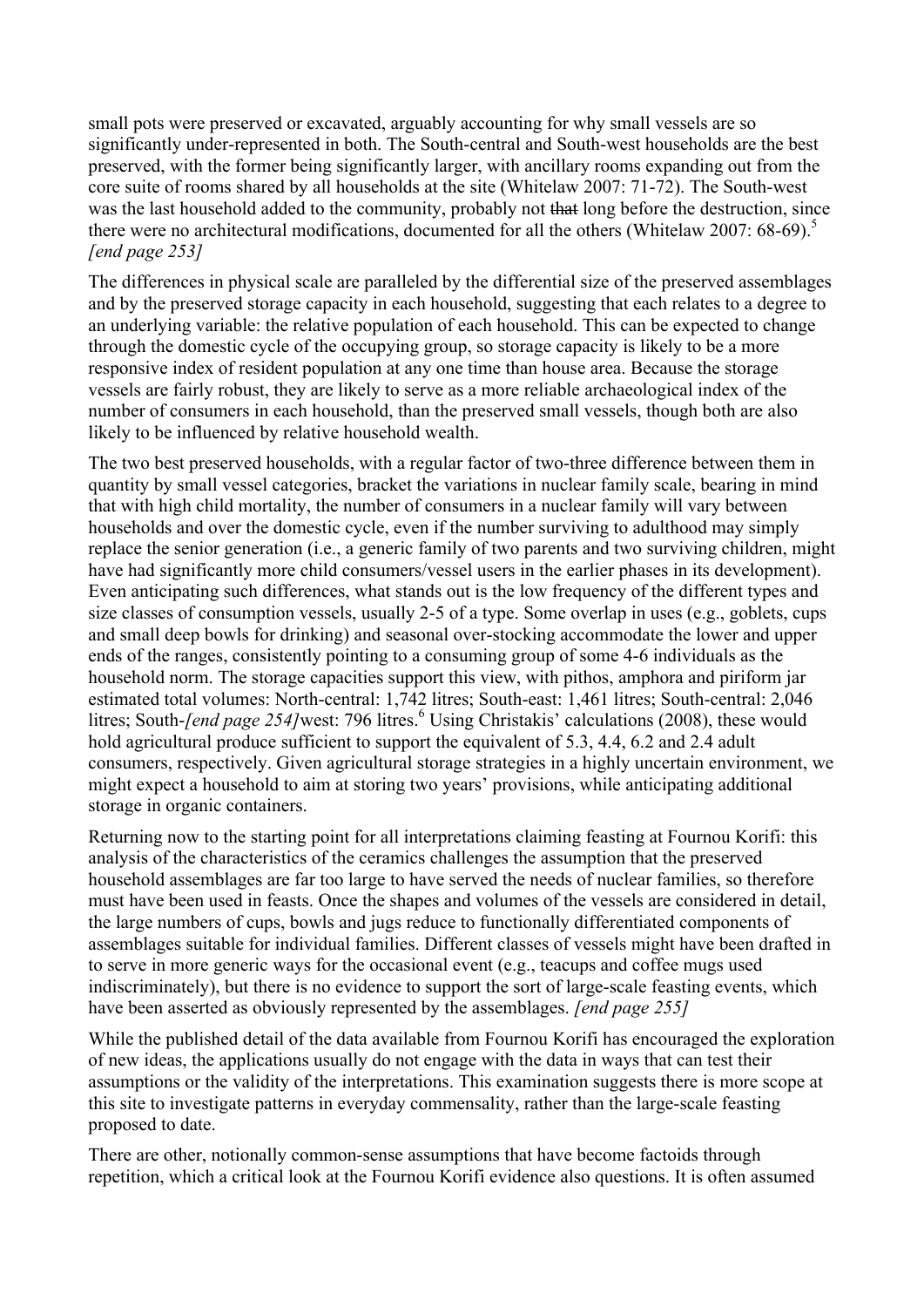that Vasiliki Ware was high status, possibly associated with elites, because it appears to skeuomorph metal vessels (e.g., Branigan 1970: 129-30; Betancourt 1979: 24; Wilson and Day 2004: 53, 58). Yet every household at a small, undifferentiated hamlet like Fournou Korifi had access to it. Wine consumption has also been assumed to have been high status (Sherratt 1987: 92; Hamilakis 1996; 1999; Morris 2008; Catapoti 2011; though see Christakis 2008: 31). But it was produced at household level in the community (J. Renfrew 1972: 316), probably in most if not all of the households.<sup>7</sup>

Identifying feasting has been pursued enthusiastically in Aegean prehistory, but by and large, we have not developed convincing methods for recognising such behaviours archaeologically, nor distinguishing the many different forms they may take, with their distinct social implications. In many cases, our data do not have the chronological or depositional resolution necessary to identify such behaviours or events securely. Faunal analysts have been considerably more successful, paying close attention to deposit formation processes, and with the additional evidence from carcass preparation and body part representation to inform more directly on the scale and time-scale of consumption behaviour (e.g., Halstead and Isaakidou 2004; 2011; Pappa *et al.* 2004; Hamilakis and Harris 2011). Ceramic assemblages need a similar degree of analytical consideration to be used effectively to address the social contexts and implications of consumption. In specific circumstances, this may be possible, and this examination outlines one approach to exploring the patterns of use and social significance of ceramic assemblages.

Each analyst tends to see what they are looking for, but we need critically to assess whether an interpretation actually works in terms of patterns in the data, giving adequate consideration to depositional behaviour, formation processes, preservation, recovery and documentation biases, community context and site history. While forty years after publication, Fournou Korifi still provides our most detailed data for an EM community, it cannot be assumed to represent all aspects of EM societies, nor to be relevant to all questions.

## **Acknowledgements**

Sue Sherratt has constantly challenged Aegean archaeologists to explore the social role and significance of ceramics. She has written on consumption and feasting, and here, I have explored how we might analyse ceramic assemblages in detail to address some of these interpretive possibilities. Permission to study the notebooks of the excavation at Fournou Korifi was granted by Peter Warren and the Director of the British School at Athens, and facilitated by Tony Spawforth, Lisa French and Penny Wilson-Zarganis. Permission to study the finds from the excavation was granted by Peter Warren, the Managing Committee of the British School and the 24<sup>th</sup> Ephoreia of Prehistoric and Classical Antiquities, and facilitated in every way for several seasons in the mid-1990s by the staff of the Ephoreia and the Ayios Nikolaos Museum. That study was supported by grants from the British Academy, the Natural Environment Research Council, the McDonald Institute for Archaeological Research and the Institute for Aegean Prehistory. I am grateful to all of these individuals and organisations for their support and assistance.

## **Footnotes**

1. Driessen has proposed the application of Lévi-Strauss' model of 'house societies' to Minoan communities, using Fournou Korifi as a prime example, challenging the household model (Driessen 2010a; 2012), but it is not clear what Driessen's version of the 'house society' model represents – it differs very considerably from Lévi-Strauss' original formulation. It seems it can represent entire communities (Driessen 2010a: 52, 55), though these may be sub-divided into distinct households (*ibid.*: 40; seemingly accepted for Fournou Korifi: *ibid.*: 52), or blocks of houses (*ibid.*: 36; discussed as neighbourhoods, wards or barrios in other regions), or even distributed between different communities (*ibid.*: 55-56). The intent is to emphasise the house as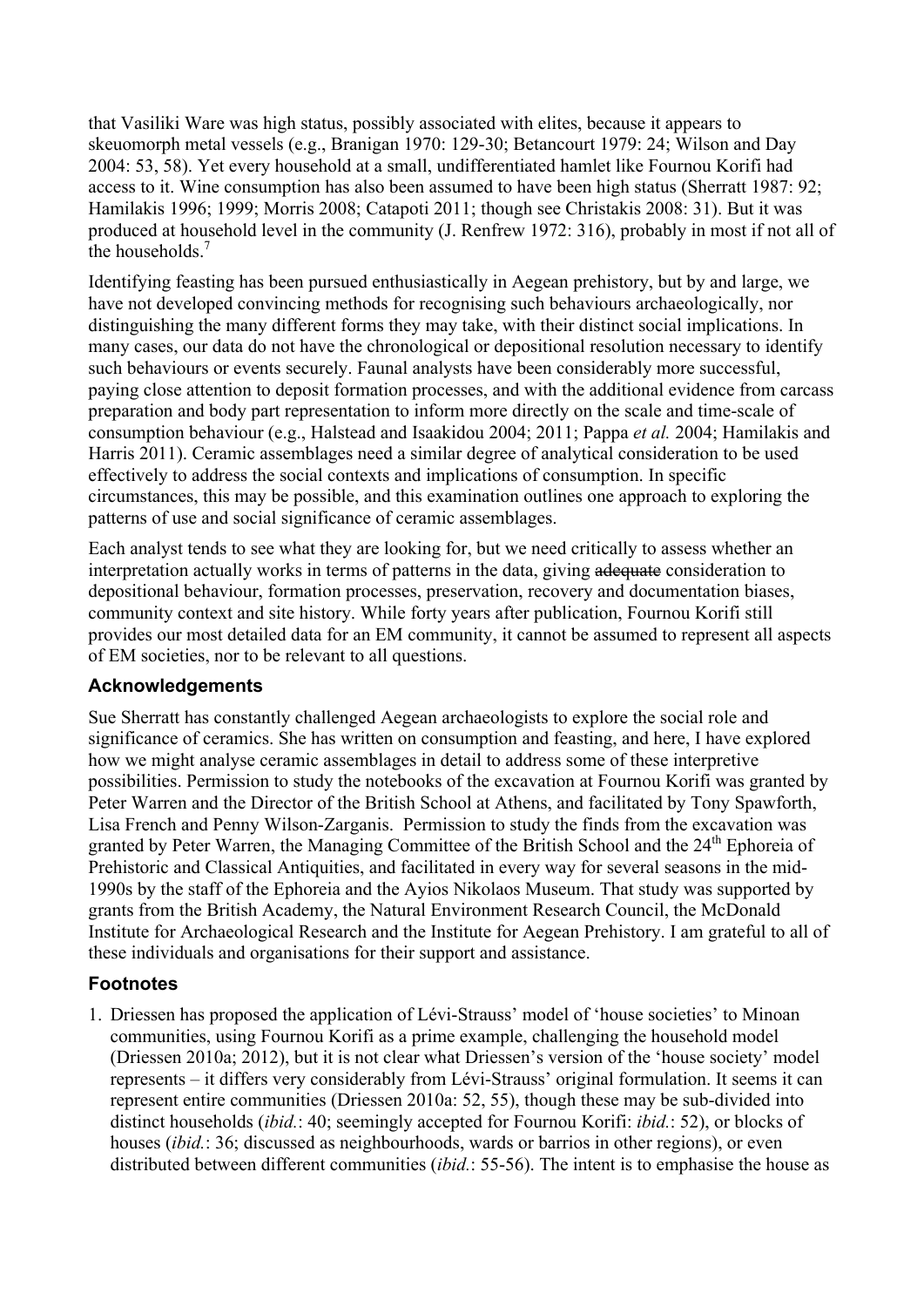a material and symbolic embodiment of the residential group, which resonates with part of Lévi-Strauss' model, but in the case of Early and early Middle Minoan Crete, given the preferential investment of effort and material resources in tombs, it would seem more appropriate to refer to these as 'tomb societies' (which I do *not* advocate). Driessen seems to expect one ideological construct to extend throughout the Minoan period, whereas houses become more readily identifiable architecturally at the same time as they become increasingly elaborated, in the early Neopalatial period, when tombs decline as foci for intra-community identity and competition. Only defined vaguely, not analytically or socially, it is not obvious that the concept of 'house society' helps us to understand Early Minoan communities such as Fournou Korifi. *[Page 247]*

- 2. Volumes have been estimated for most shapes as two stacked truncated cones; even for broadly conical vessels, this allows closer tracking of curved profiles. For estimation, some 66% preserved all relevant dimensions, and for 80%, an accurate estimate is possible; for the remainder, a key measurement cannot very reliably be reconstructed and the estimate is approximate, particularly relevant to larger, often poorly preserved vessels. *[Page 250-51]*
- 3. There is no basis for considering the vessels with white painted chevrons, only found in the South-central household (Whitelaw 2007: 73), as higher status (Haggis 1999: 61; Damilati and Vavouranakis 2011: 40). This is simply asserted as notional support for the assumption that this household, with more pots, must have been higher status. *[Page 252]*
- 4. I have not included baking plates, as these are not containers, but most are represented by a single sherd (only one reaches 25% preservation). Most are very fragmentary and probably were not in use at the time of the destruction, being merely over-looked refuse, often among the ashy deposits on kitchen floors. A few have traces of legs, but most fragments do not preserve enough of the vessel to know whether they had them or not. The low broad spouts on some suggest heating small quantities of liquid (cheese-making?), or dry produce (grain roasting?); cooking flat bread may be another option. *[Page 253]*
- 5. The shrine interpretation hinges on three characteristics: the female figure-vessel fallen from a stand in Room 92, the skull fragment from Room 89, and the associated ceramic assemblage. The latter is considered in the text, and is not exceptional. Opinion differs as to whether the figure-vessel represents a goddess or not (Warren 1973; in press; Cadogan 2010). All comparable vessels known to date come from burial contexts, and those from specific contexts are found with burial offerings, not in public areas of the cemeteries, perhaps suggesting they were individual offerings or personal possessions. It is usually noted that the skull fragment might represent a victim of the destruction, but this is dismissed because no other bones were recovered, and it is assumed that it was used in the room as a ritual item, representing the ancestors (Warren 1972: 83; Soles 2001; Driessen 2010b). It is highly unlikely that much of it will have been missed during excavation (though the intense burning, resulting in distortion of the bone, might have destroyed the more fragile bones of the face), so it was probably far from complete *in situ*. Given the complete burning of the village, despite its construction largely in stone and mud, not wood, and with internal fire-breaks provided by the passages, courts and abandoned unroofed rooms, it is likely that the burning was intentional. Some post-destruction salvage may be documented by the dearth of metal artefacts recovered, and the skull fragment may have been missed when a victim of the destruction/sack was later recovered for burial. Working from the known to the unknown, this group of rooms is laid-out in a pattern conforming to the other houses and is equipped like them, with the same features and a similar assemblage, all implying a similar range of activities in the past. Identifying this household as a community shrine, simply on the basis of the single figure-vessel, would seem to be a matter of faith. *[Page 253-54]*
- 6. The presence or absence of holes near the base of pithoi or amphorae does not indicate whether they were used for the storage of dry or liquid products (*contra* Warren 1972: 146), because the holes were too low for tapping liquid into any vessels, and none are known to have been raised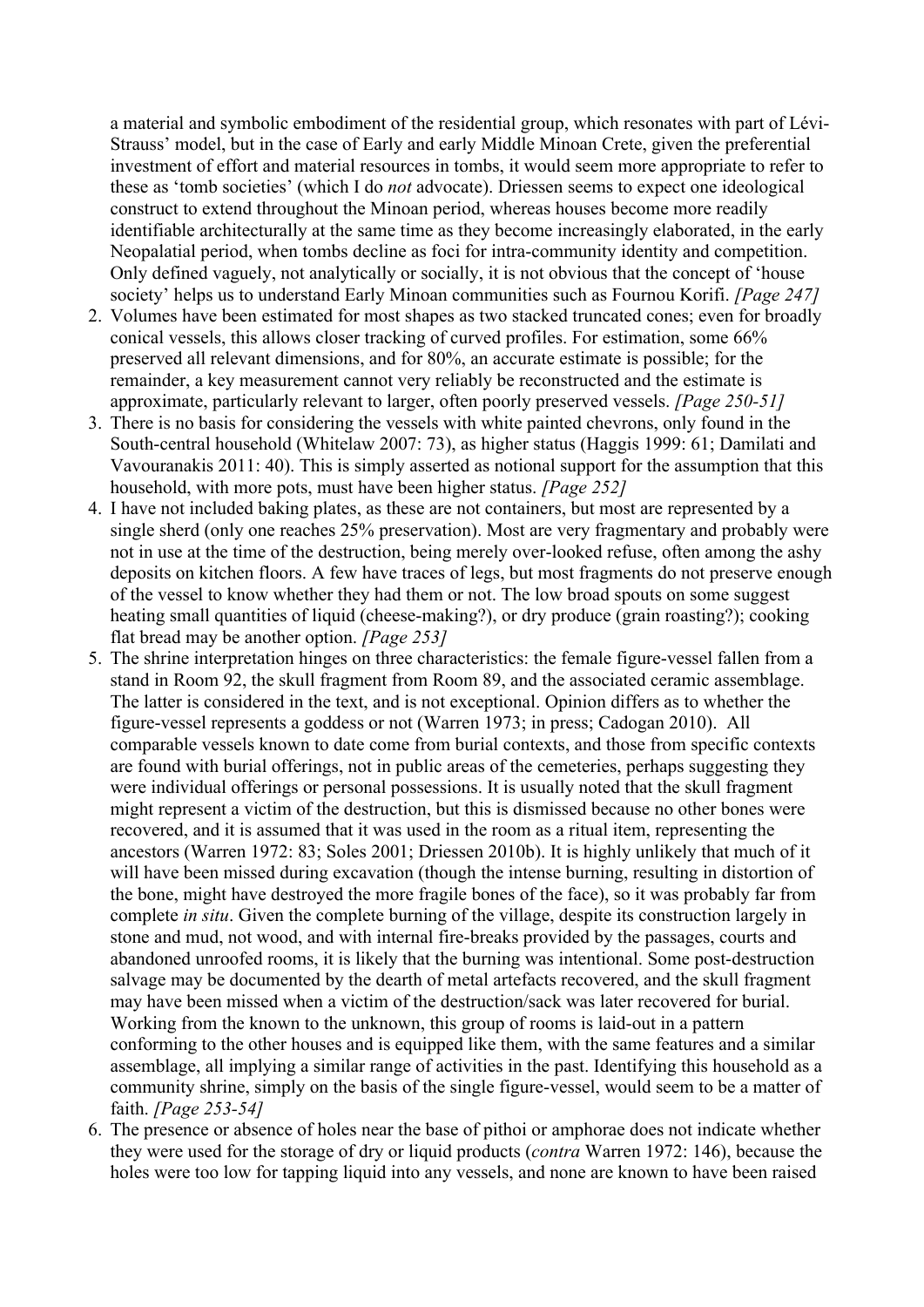high enough on pot stands to allow this (Whitelaw 2007: 72). The household storage capacities estimated here differ from those in Whitelaw 1983, where Warren's average volumes were applied to all vessels; here the volume of each vessel has been estimated. *[Page 255]*

7. Only a limited number of deposits with visible seeds or pips were floated. Residue analyses conducted on six pithoi from the site suggest that wine was stored in pithoi from the Northcentral, South-east and South-central households; no vessels were analysed from the South-west (Warren 1999a; 1999b; McGovern *et al.* 2008). *[Page 256]*

# **References**

Arnold III, P.

1988 Household ceramic assemblage attributes in the Sierra de los Tuxtlas, Veracruz, Mexico. *Journal of Anthropological Research* 44: 357-83.

Bedaux, R.

1987 Aspects of life-span of Dogon pottery. *Newsletter of the Department of Pottery Technology*, University of Leiden 5: 137-53.

#### Betancourt, P.P.

- 2013 *Aphrodite's Kephali: An Early Minoan I Defensive Site in Eastern Crete.* Institute for Aegean Prehistory, Prehistory Monographs 41. Philadelphia: INSTAP Academic Press.
- Betancourt, P. P., T.K. Gaisser, E. Koss, R.F. Lyon, F.R. Matson, S. Montgomery, G.H. Myer and C.P. Swann

1979 Vasilike Ware. *An Early Bronze Age Pottery Style in Crete. Results of the Philadelphia Vasilike Ware Project.* Studies in Mediterranean Archaeology 56. Göteborg: Åström.

## Branigan, K.

*1970 The Foundations of Palatial Crete. A Survey of Crete in the Early Bronze Age. London: Routledge.*

## Cadogan, G.

2010 Goddess, nymph or housewife; and water worries at Myrtos? In O. Krzyszkowska (ed.), *Cretan Offerings. Studies in Honour of Peter Warren.* British School at Athens, Studies 18: 41- 47. London: The British School at Athens. *[end page 256]*

## Catapoti, D.

2011 Rise to the occasion: an insight into the 'politics of drinking' at the Prepalatial settlement of Myrtos-Phournou Koryfi, south Crete. In E. Kapsomenos, M. Andreadaki-Vlazaki and M. Adrianakis (eds.), *Proceeding of the 10th International Cretological Congress, Vol. A*, 101-14. Chania: Filologikos Syllogos 'Chrysostomos'.

## Christakis, K.

2008 *The Politics of Storage: Storage and Sociopolitical Complexity in Neopalatial Crete.*  Institute for Aegean Prehistory, Prehistory Monographs 25. Philadelphia: INSTAP Academic Press.

Damilati, K. and G. Vavouranakis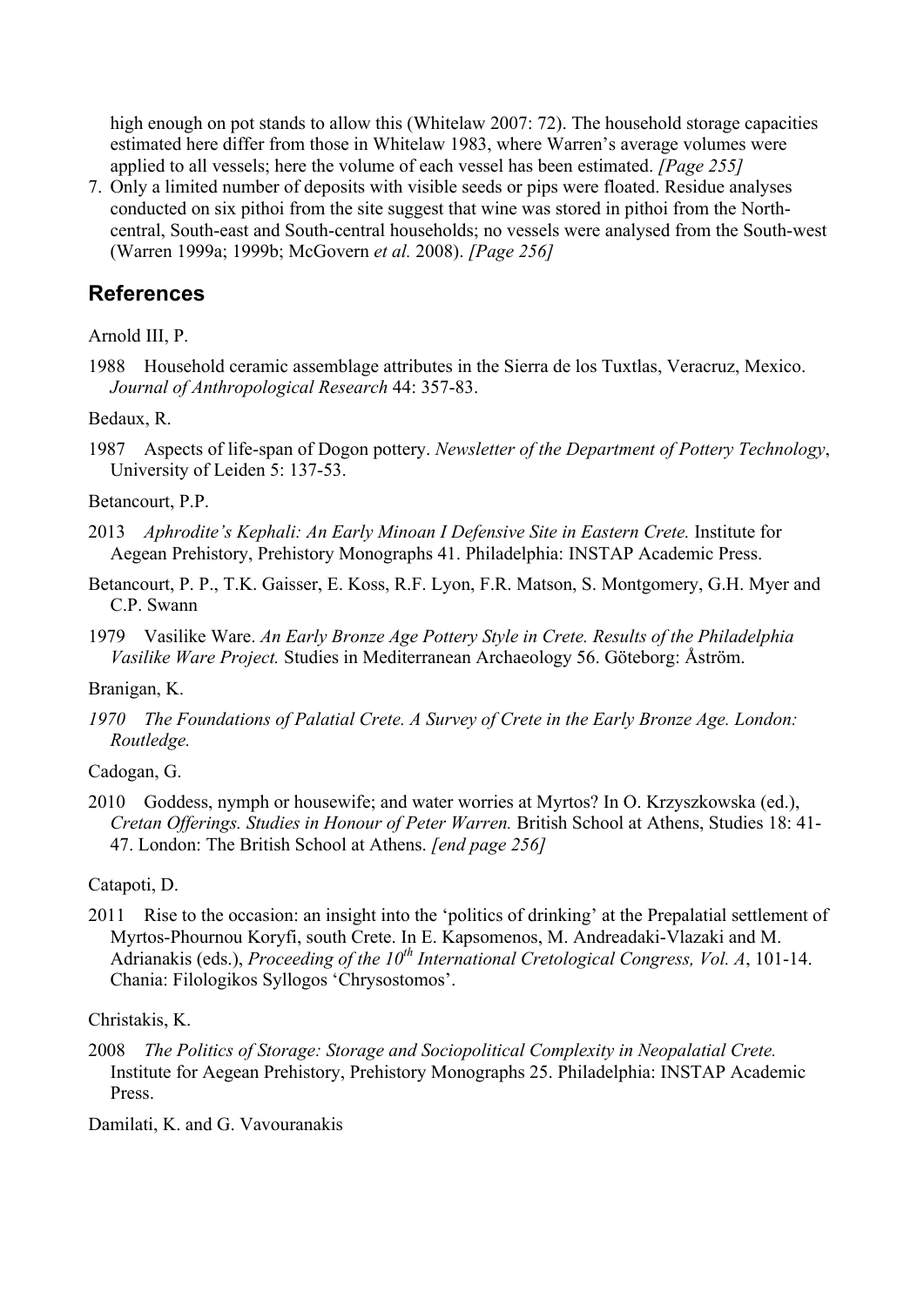2011 'Society against the state?' Contextualizing Inequality and Power in Bronze Age Crete. In N. Terrenato and D. Haggis (eds.), *State Formation in Italy and Greece: Questioning the Neoevolutionist Paradigm,* 32-60. Oxford: Oxbow Books.

David, N.

1972 On the life span of pottery, type frequencies and archaeological inferences. *American Antiquity* 37: 141-42.

Day, P., M. Relaki and S. Todaro

2010 Living from pots? Ceramic perspectives on the economies of Prepalatial Crete. In D. Pullen (ed.), *Political Economies of the Aegean Bronze Age: Papers from the Langford Conference,* Florida State University, Tallahassee, 22–24 February 2007, 205-29. Oxford: Oxbow Books.

Day, P. and D. Wilson

2004 Ceramic change and the practice of eating and drinking in Early Bronze Age Crete. In P. Halstead and J.C. Barrett (eds.), *Food, Cuisine and Society in Prehistoric Greece.* Sheffield Studies in Aegean Archaeology 5: 45-62. Oxford: Oxbow Books.

Deal, M.

1998 *Pottery Ethnoarchaeology in the Central Maya Highlands.* Salt Lake City: University of Utah.

DeBoer, W.

1985 Pots and pans do no speak, nor do they lie: the case for occasional reductionism. In B. Nelson (ed.), *Decoding Ancient Ceramics,* 347-57*.* Carbondale: Southern Illinois University Press.

Driessen, J.

- 2010a Spirit of place: Minoan houses as major actors. In D. Pullen (ed.), *Political Economies of the Aegean Bronze Age: Papers from the Langford Conference, Florida State University, Tallahassee, 22–24 February 2007,* 35-65*.* Oxford: Oxbow Books.
- 2010b The goddess and the skull: some observations on group identity in Prepalatial Crete. In O. Krzyszkowska (ed.), *Cretan Offerings. Studies in Honour of Peter Warren.* British School at Athens, Studies 18: 107-17. London: The British School at Athens.
- 2012 A matrilocal House Society in Pre- and Protopalatial Crete? In I. Schoep, P. Tomkins and J. Driessen (eds.), *Back to the Beginning: Reassessing Social and Political Complexity on Crete during the Early and Middle Bronze Age,* 358-83*.* Oxford: Oxbow Books.

Foster, G.

1960 Life-expectancy of utilitarian pottery in Tzintzuntzan, Michoacan, Mexico. *American Antiquity* 25: 606-609.

Gesell, G.

1985 *Town, Palace, and House Cult in Minoan Crete.* Studies in Mediterranean Archaeology 67. Göteborg: Åström.

Haggis, D.

1999 Staple finance, peak sanctuaries, and economic complexity in late Prepalatial Crete. In A. Chaniotis (ed.), *From Minoan Farmers to Roman Traders: Sidelights on the Economy of Ancient Crete,* 53-85*.* Stuttgart: Franz Steiner.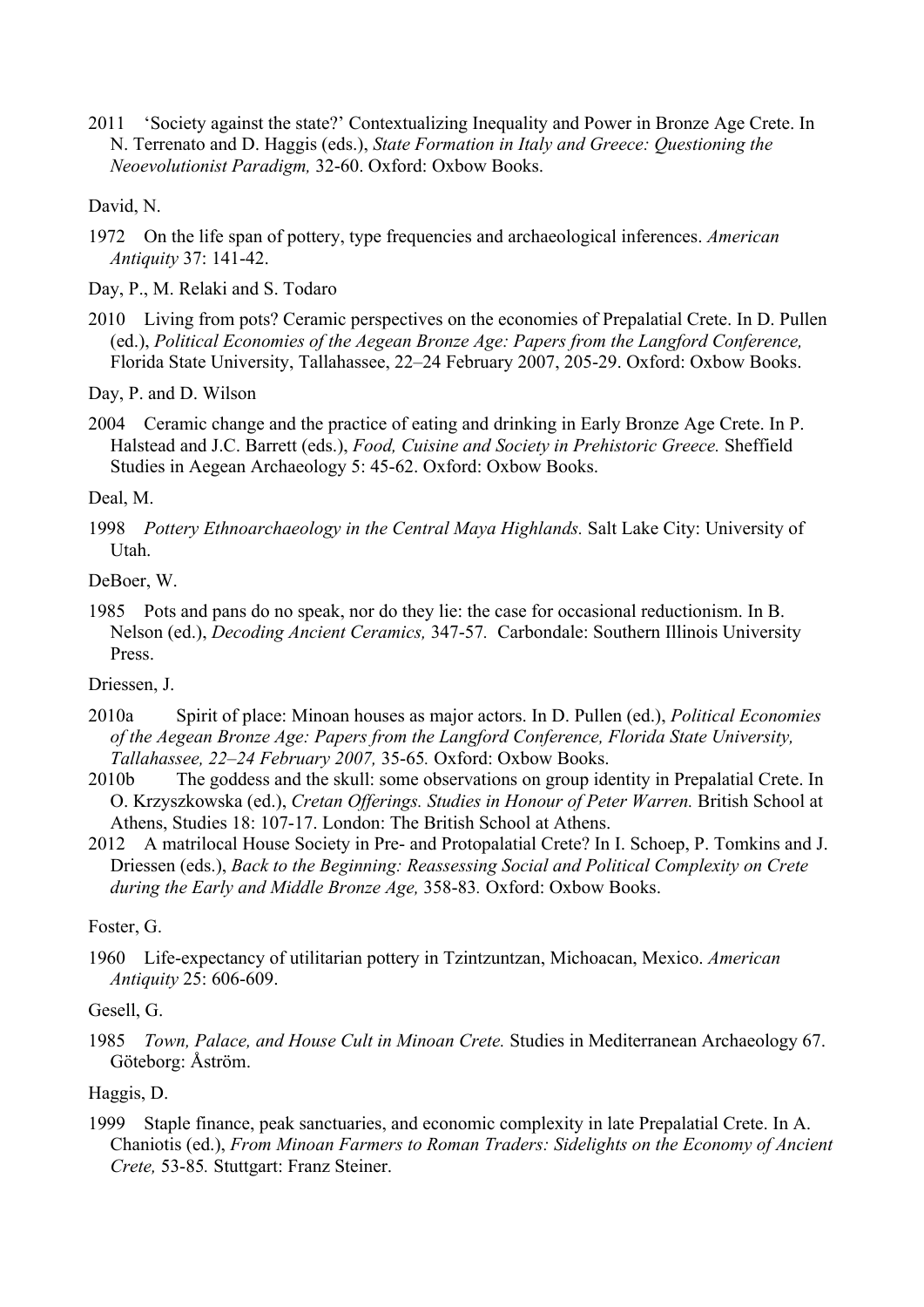Halstead, P. and J.C. Barrett (eds.)

2004 *Food, Cuisine and Society in Prehistoric Greece.* Sheffield Studies in Aegean Archaeology 5. Oxford: Oxbow Books.

Halstead, P. and V. Isaakidou

- 2004 Faunal evidence for feasting: burnt offerings from the Palace of Nestor at Pylos. In P. Halstead and J.C. Barrett (eds.), *Food, Cuisine and Society in Prehistoric Greece.* Sheffield Studies in Aegean Archaeology 5: 136-54. Oxford: Oxbow Books.
- 2011 Political cuisine: rituals of commensality in the Neolithic and Bronze Age Aegean. In G. Aranda, S. Monton-Subias and M. Sanchez Romero (eds.), *Guess Who's Coming to Dinner: Feasting Rituals in the Prehistoric Societies of Europe and the Near East,* 91-108*.* Oxford: Oxbow Books.

Hamilakis, Y.

- 1996 Wine, oil and the dialectics of power in Bronze Age Crete: a review of the evidence. *Oxford Journal of Archaeology* 15: 1-32.
- 1999 Food technologies/technologies of the body: the social context of wine and olive oil production and consumption in Bronze Age Crete. *World Archaeology* 31: 38-54.
- 2008 Time, performance, and the production of a mnemonic record: from feasting to an archaeology of eating and drinking. In L.A. Hitchcock, R. Laffineur and J. Crowley (eds.), *Dais: The Aegean Feast. Proceedings of the 12th International Aegean Conference/12e Rencontre égéenne internationale, University of Melbourne, Centre for Classics and Archaeology, 25-29 March 2008.* Aegaeum 29: *[end page 257]* 3-18. Liège and Austin: Université de Liège, Histoire de l'art et archéologie de la Grèce antique and University of Texas at Austin, Program in Aegean Scripts and Prehistory.

Hamilakis, Y. and K. Harris

2011 The social zooarchaeology of feasting: the evidence from the 'ritual' deposit at Nopigeia-Drapanias. In E. Kapsomenos, M. Andreadaki-Vlazaki and M. Adrianakis (eds.), *Proceedings of the 10th International Cretological Congress, Vol. A*, 199-218*.* Chania: Philologikos Syllogos 'Chrysostomos'.

Hamilakis, Y. and S. Sherratt

2012 Feasting and the consuming body in Bronze Age Crete and Early Iron Age Cyprus. In G. Cadogan, M. Iacovou, K. Kopaka and J. Whitley (eds.), *Parallel Lives. Ancient Island Societies in Crete and Cyprus*. British School at Athens, Studies 20: 187-207. London: The British School at Athens.

Hershenson, C.

2002 Wine, religion and social differentiation at Fournou Korifi (Myrtos). *American Journal of Archaeology* 106: 291.

Hitchcock, L.A., R. Laffineur and J. Crowley (eds.)

2008 Dais: *The Aegean Feast. Proceedings of the 12th International Aegean Conference, University of Melbourne, Centre for Classics and Archaeology, 25-29 March 2008.* Aegaeum 29. Liège and Austin: Université de Liège, Histoire de l'art et archéologie de la Grèce antique and University of Texas at Austin, Program in Aegean Scripts and Prehistory.

Longacre, W.

1985 Pottery use-life among the Kalinga, Northern Luzon, the Philippines. In B. Nelson (ed.), *Decoding Ancient Ceramics,* 334-46*.* Carbondale: Southern Illinois University Press.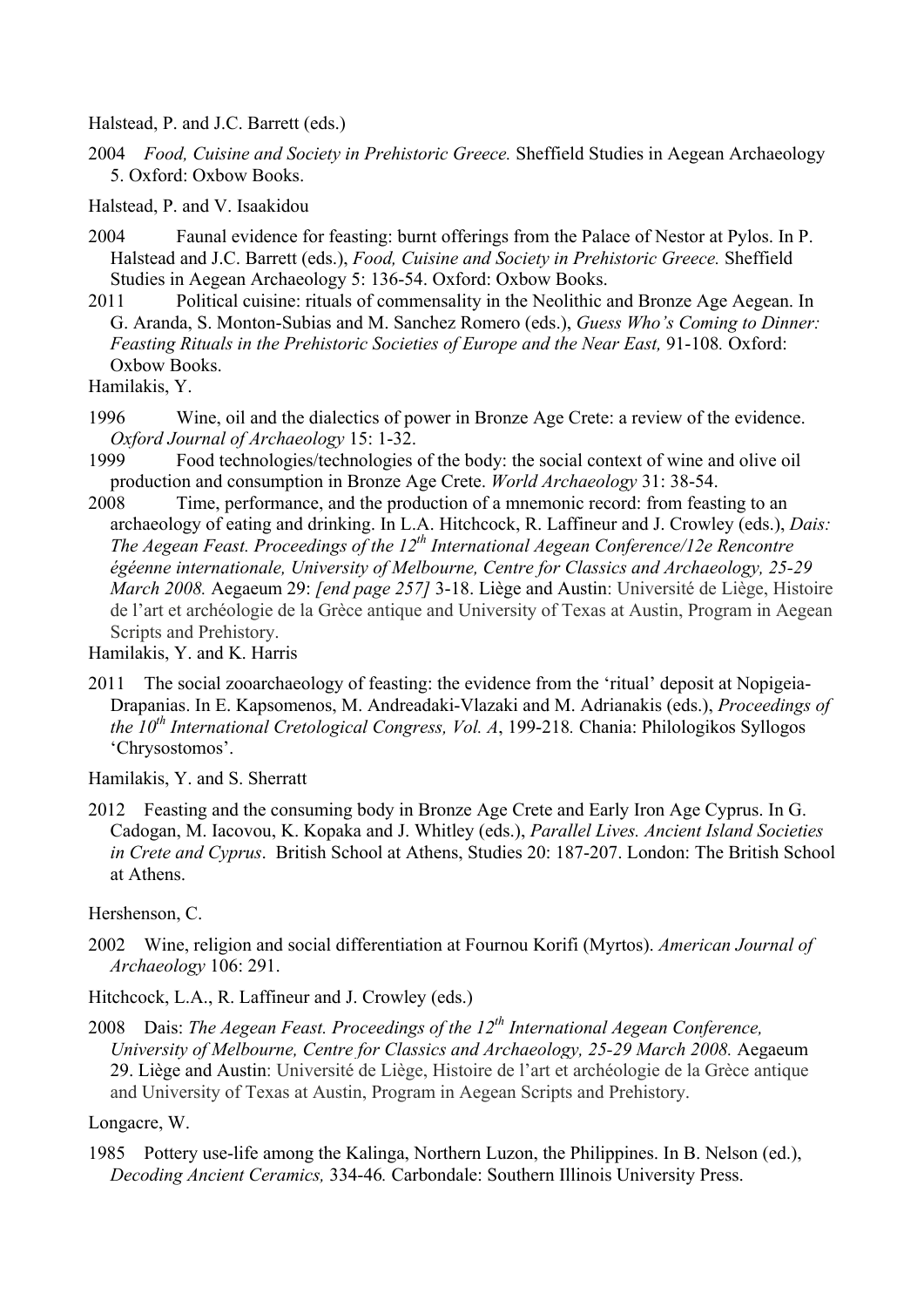McGovern, P., D. Glusker, L. Exner and G. Hall

2008 The chemical identification of resinated wine and a mixed fermented beverage in Bronze-Age pottery vessels of Greece. In Y. Tzedakis, H. Martlew and M. Jones (eds.), *Archaeology Meets Science. Biomolecular Investigations in Bronze Age Greece*, 169-218. Oxford: Oxbow Books.

Mee, C. and J. Renard (eds.)

2007 *Cooking up the Past: Food and Culinary Practices in the Neolithic and Bronze Age Aegean.* Oxford: Oxbow Books.

Morris, S.

2008 Wine and water in the Bronze Age: fermenting, mixing and serving vessels. In L.A. Hitchcock, R. Laffineur and J. Crowley (eds.), *Dais: The Aegean Feast. Proceedings of the 12th International Aegean Conference, University of Melbourne, Centre for Classics and Archaeology, 25-29 March 2008.* Aegaeum 29: 113-23. Liège and Austin: Université de Liège, Histoire de l'art et archéologie de la Grèce antique and University of Texas at Austin, Program in Aegean Scripts and Prehistory.

Nelson, B.

1981 Ethnoarchaeology and palaeodemography: a test of Turner and Lofgren's hypothesis. *Journal of Anthropological Research* 37: 107-29.

1991 Ceramic frequency and use-life: a highland Mayan case in cross-cultural perspective. In W. Longacre (ed.), *Ceramic Ethnoarchaeology*, 162-81*.* Tucson: University of Arizona Press. Nowicki, K.

2010 Myrtos Fournou Korifi: before and after. In O. Krzyszkowska (ed.), *Cretan Offerings. Studies in Honour of Peter Warren.* British School at Athens, Studies 18: 223-37. London: British School at Athens.

Papa, M., P. Halstead, K. Kotsakis and D. Urem-Kotsou.

2004 Evidence for large-scale feasting at Late Neolithic Makriyalos, Northern Greece. In P. Halstead and J.C. Barrett (eds.), *Food, Cuisine and Society in Prehistoric Greece.* Sheffield Studies in Aegean Archaeology 5: 16-44. Oxford: Oxbow Books.

Papagianopoulou, A.

1995 Xeste 3, Akrotiri, Thera: the pottery. In C. Morris (ed.), *Klados. Essays in Honour of J.N. Coldstream,* 209-15*.* London: Institute of Classical Studies.

Renfrew, C.

*1972 The Emergence of Civilisation: The Cyclades and the Aegean in the Third Millennium BC. London: Methuen.*

Renfrew, J.

1972 Appendix V. The plant remains. In P. Warren, *Myrtos. An Early Bronze Age settlement in Crete.* British School at Athens Supplementary Volume 7: 315-17. London: The British School at Athens.

Sackett, L.H. and M. Popham.

1970 Excavations at Palaikastro VII. *Annual of the British School at Athens* 65: 203-42.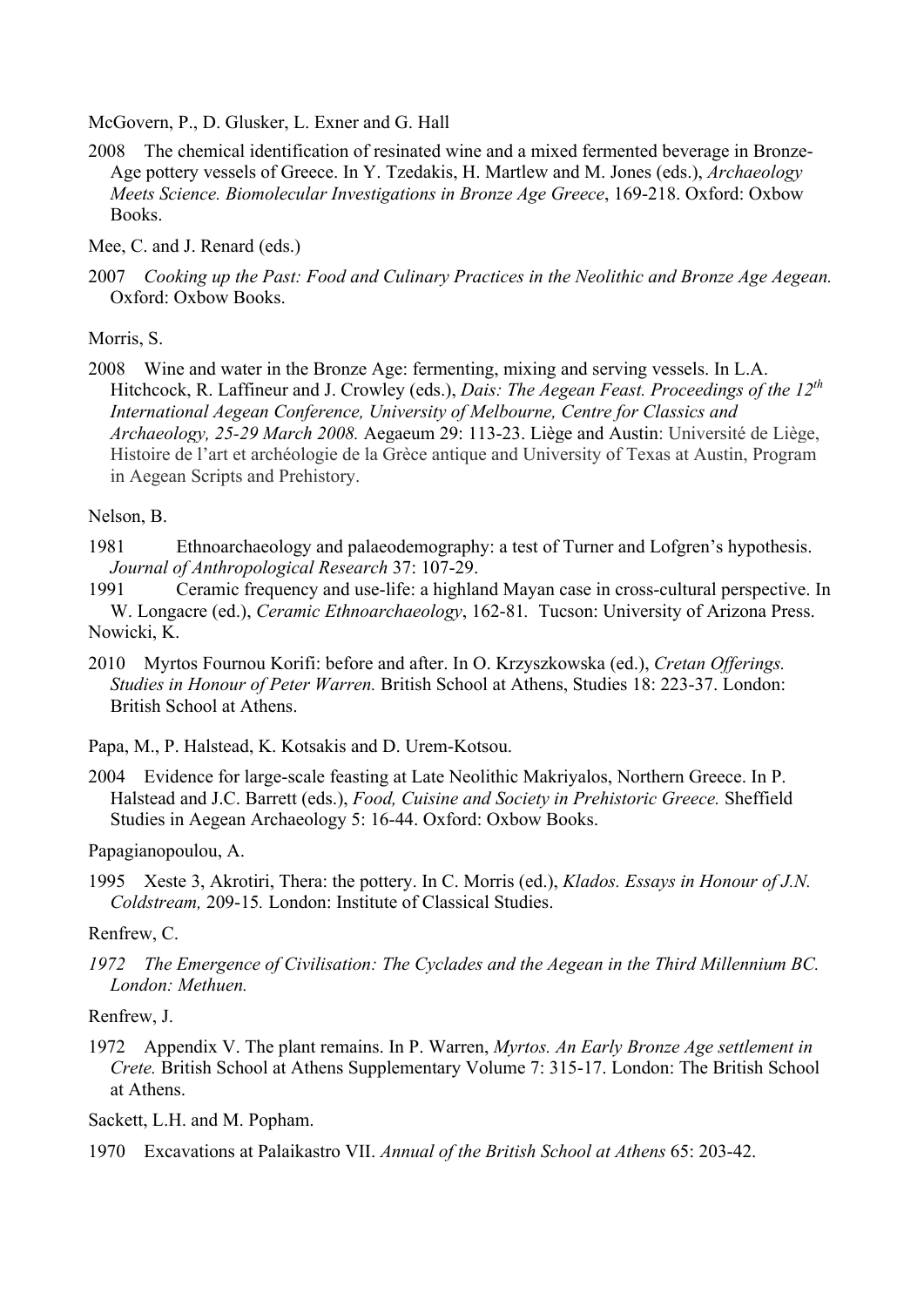Sackett, L.H., M. Popham, P. Warren and L. Engstrand

1965 Excavations at Palaikastro VI. *Annual of the British School at Athens* 60: 248-315.

Sherratt, A.

1987 Cups that cheered: the introduction of alcohol to prehistoric Europe. In W. Waldren and R. Kennard (eds.), *Bell Beakers of the Western Mediterranean: definition, Interpretation, Theory and New Site Data. The Oxford International Conference 1986. Part I.* British Archaeological Reports, International Series 331: 81-106. Oxford: British Archaeological Reports.

Shott, M.

1996 Mortal pots: on use life and vessel size in the formation of ceramic assemblages. *American Antiquity* 61: 463-82. *[end page 258]*

Soles, J.

2001 Reverence for dead ancestors in prehistoric Crete. In R. Laffineur and R. Hägg (eds.), *Potnia: Deities and Religion in the Aegean Bronze Age. Proceedings of the 8th International Aegean Conference, Göteborg, Göteborg University, 12-15 April 2000.* Aegaeum 22: 229-36. Liège and Austin: Université de Liège, Histoire de l'art et archéologie de la Grèce antique and University of Texas at Austin, Program in Aegean Scripts and Prehistory.

Tani, M.

1994 Why should more pots break in larger households? In W. Longacre and J. Skibo (eds.), *Kalinga Ethnoarchaeology. Expanding Archaeological Method and Theory,* 51-70*.* London: The Smithsonian Institution Press.

Turner, C. and L. Lofgren

1966 Household size of prehistoric Western Pueblo Indians. *Southwestern Journal of Anthropology* 22: 117-32.

Varien, M. and B. Mills

1997 Accumulations research: problems and prospects for estimating site occupation span. *Journal of Archaeological Method and Theory* 4: 141-91.

Warren, P.

- 1972 *Myrtos: An Early Bronze Age Site in Crete.* British School at Athens Supplementary Volume 7. London: Thames & Hudson.
- 1973 The beginnings of Minoan religion. In G. Pugliese Carratelli and G. Rizza (eds.), *Antichità Cretesi: Studi in onore di Doro Levi, 1. Chronache di Archeologia* 12: 137-47. Catania: University of Catania.
- 1999a The Early Minoan settlement of Myrtos-Phournou Koryphe (c. 2900-2200 B.C.). In Y. Tzedakis and H. Martlew (eds.), *Minoans and Mycenaeans. Flavours of Their Time,* 142-45*.* Athens: Ministry of Culture of Greece.
- 1999b Contents of the Myrtos pithoi. In Y. Tzedakis and H. Martlew (eds.), *Minoans and Mycenaeans. Flavours of Their Time,* 159-61*.* Athens: Ministry of Culture of Greece.

in press In divino veritas. Remarks on the conceptualization and representation of divinity in Bronze Age Crete. In C. Macdonald, E. Hatzaki and S. Andreou (eds.), *The Great Islands. Studies of Crete and Cyprus Presented to Gerald Cadogan*. Athens: Kapon Editions. Watrous, L.V.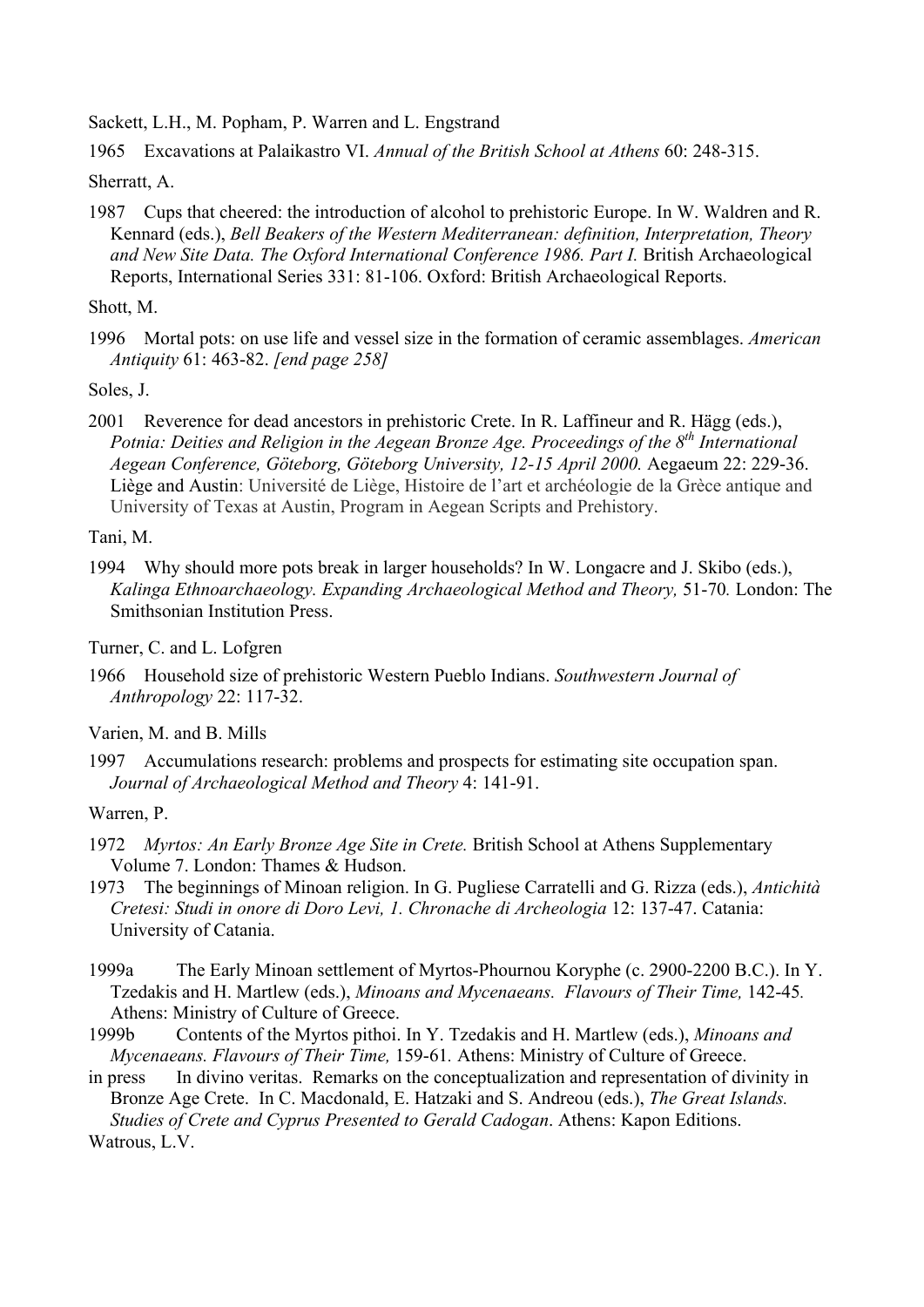2012 An overview of secondary state formation on Crete: the Mirabello region during the Bronze Age, in E. Mantzourani and P. Betancourt (eds.), *Philistor: Studies in Honor of Costis Davaras*. Institute for Aegean Prehistory, Prehistory Monographs 36: 273-82. Philadelphia: INSTAP Academic Press.

Whitelaw, T.

- 1983 The settlement at Fournou Korifi, Myrtos and aspects of Early Minoan social organization. In O. Krzyszkowska and L. Nixon (eds.), *Minoan Society. Proceedings of the Cambridge Colloquium 1981*, 323-45*.* Bristol: Bristol Classical Press.
- 2001 Reading between the Tablets: assessing Mycenaean palatial involvement in ceramic production and consumption. In S. Voutsaki and J. Killen (eds.), *Economy and Politics in the Mycenaean Palace States. Proceedings of a Conference held on 1-3 July 1999 in the Faculty of Classics, Cambridge.* Cambridge Philological Society Supplementary Volume 27: 51-79. Cambridge: Cambridge Philological Society.
- 2007 House, households and community at Early Minoan Fournou Korifi: methods and models for interpretation. In R. Westgate, N. Fisher and J. Whitley (eds.), *Building Communities: House, Settlement and Society in the Aegean and Beyond, Proceedings of a Conference held at Cardiff University, 17-21 April 2001.* British School at Athens, Studies 15: 65-76. London: British School at Athens.
- in press The divergence of civilization: Fournou Korifi and Pyrgos. In C. Macdonald, E. Hatzaki and S. Andreou (eds.), *The Great Islands. Studies of Crete and Cyprus Presented to Gerald Cadogan*. Athens: Kapon Editions.
- Whitelaw, T., P. Day, E. Kiriatzi, V. Kilikoglou and D. Wilson
- 1997 Ceramic traditions at EM IIB Myrtos, Fournou Korifi. In R. Laffineur and P. Betancourt (eds.), *TEXNH. Craftsmen, Craftswomen and Craftsmanship in the Aegean Bronze Age, Proceedings of the 6th International Aegean Conference, Philadelphia, Temple University, 18–21 April 1996.* Aegaeum 16: 265-74. Liège and Austin: Université de Liège, Histoire de l'art et archéologie de la Grèce antique and University of Texas at Austin, Program in Aegean Scripts and Prehistory.

Wright, J. (ed.)

2004 *The Mycenaean Feast. Hesperia* 73(2). Princeton: The American School of Classical Studies at Athens. *[end page 259]*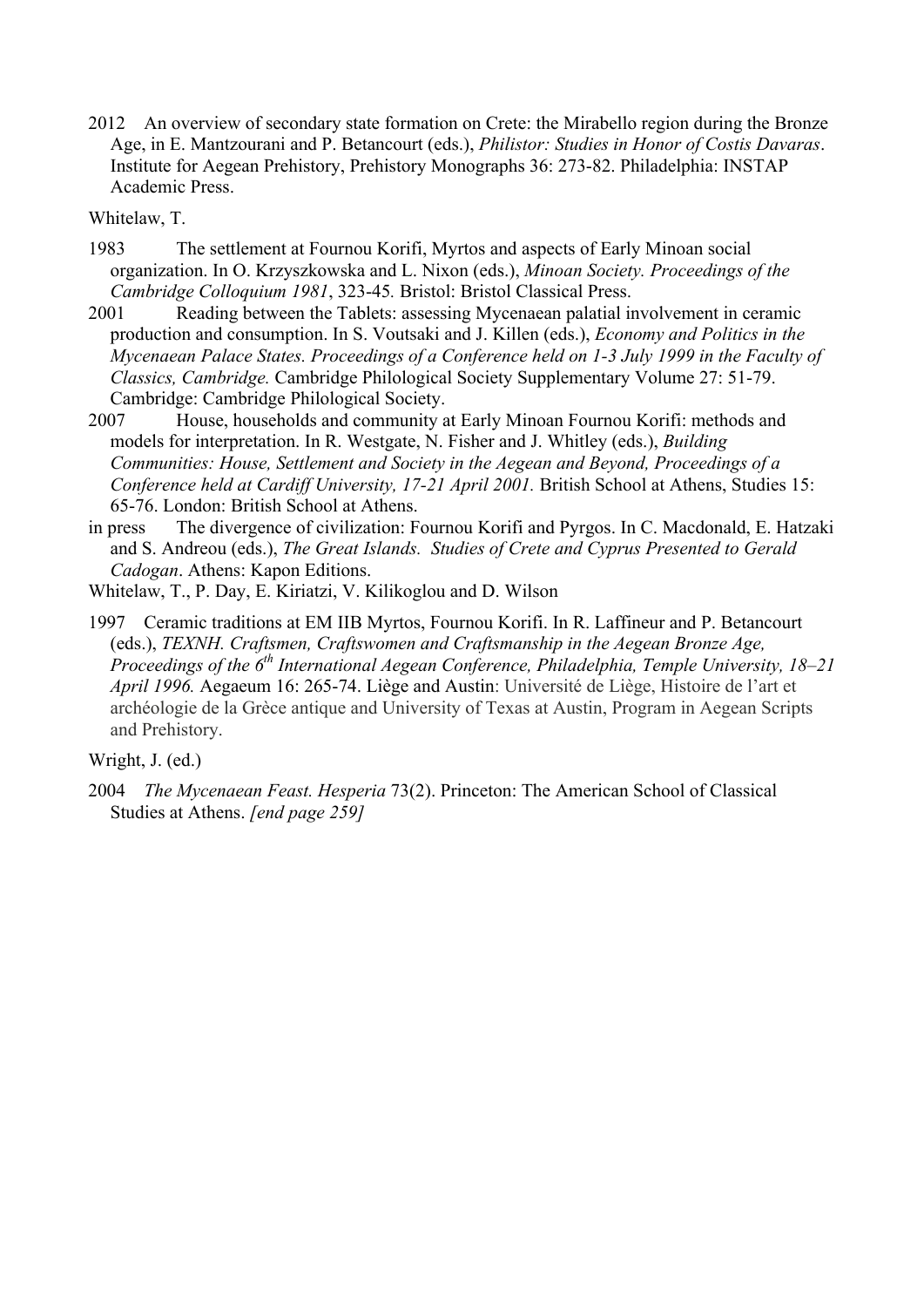

Figure 26.1. Myrtos: Fournou Korifi households and communal spaces. By the author. *[Page 248]*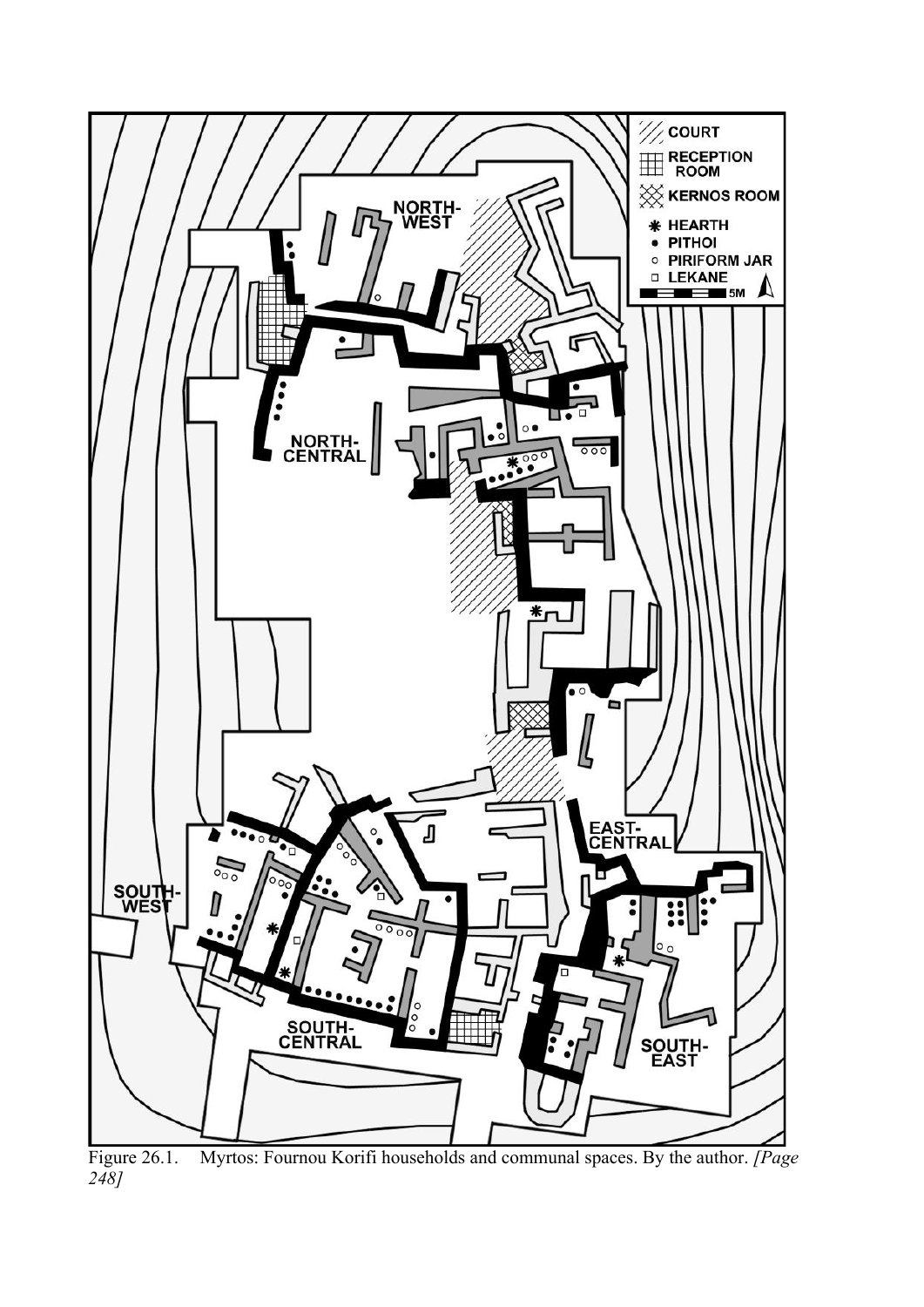

Figure 26.2. Vessel fragmentation graph, entire Period II catalogued assemblage, distinguishing vessels from interior and exterior spaces. By the author. *[Page 249]*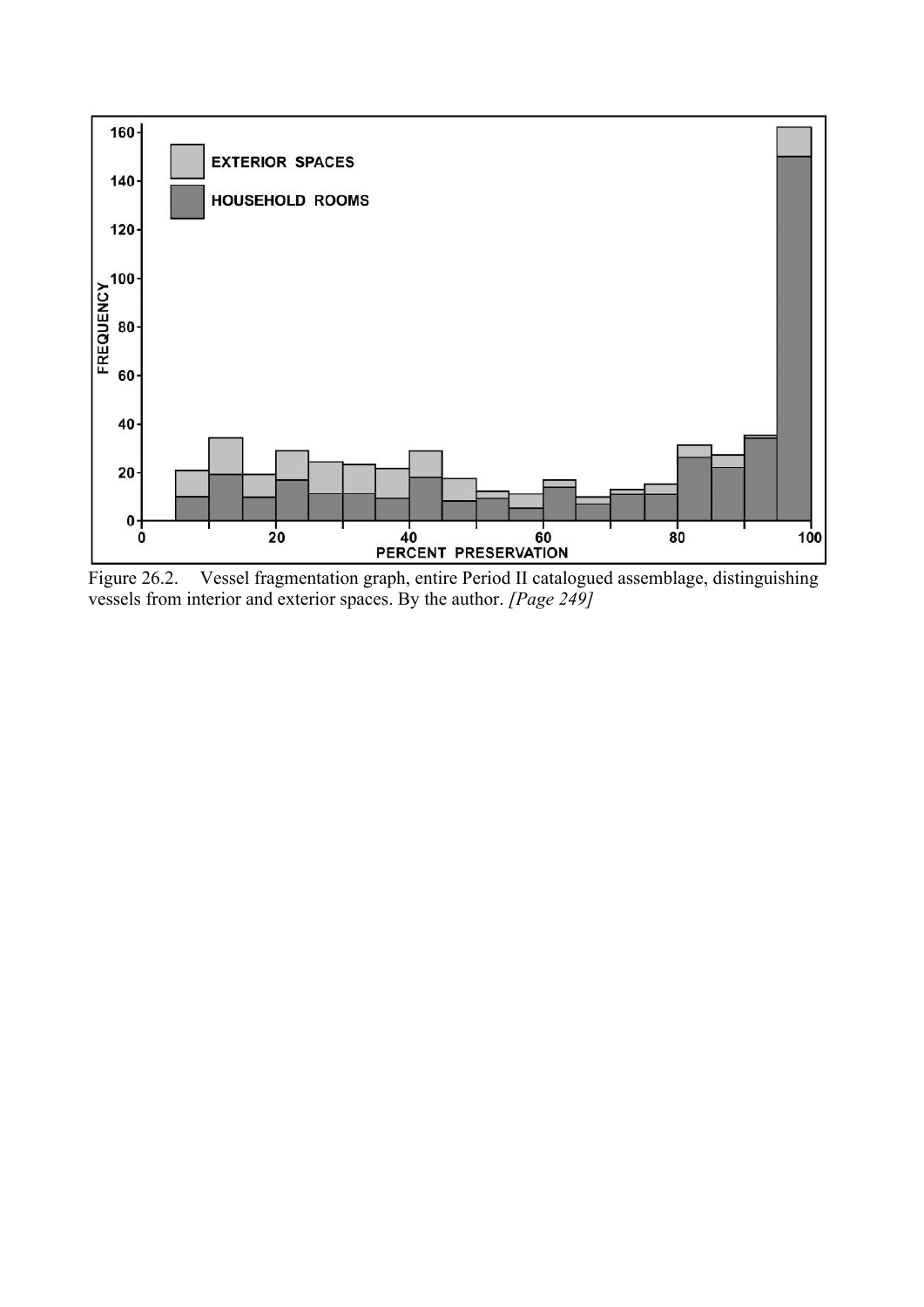

Figure 26.3. Estimated vessel volumes, Period II assemblage: A. full assemblage, 0-350 litres; B. detail, 0-50 litres; C. detail, 0-7.5 litres. By the author. *[Page 250]*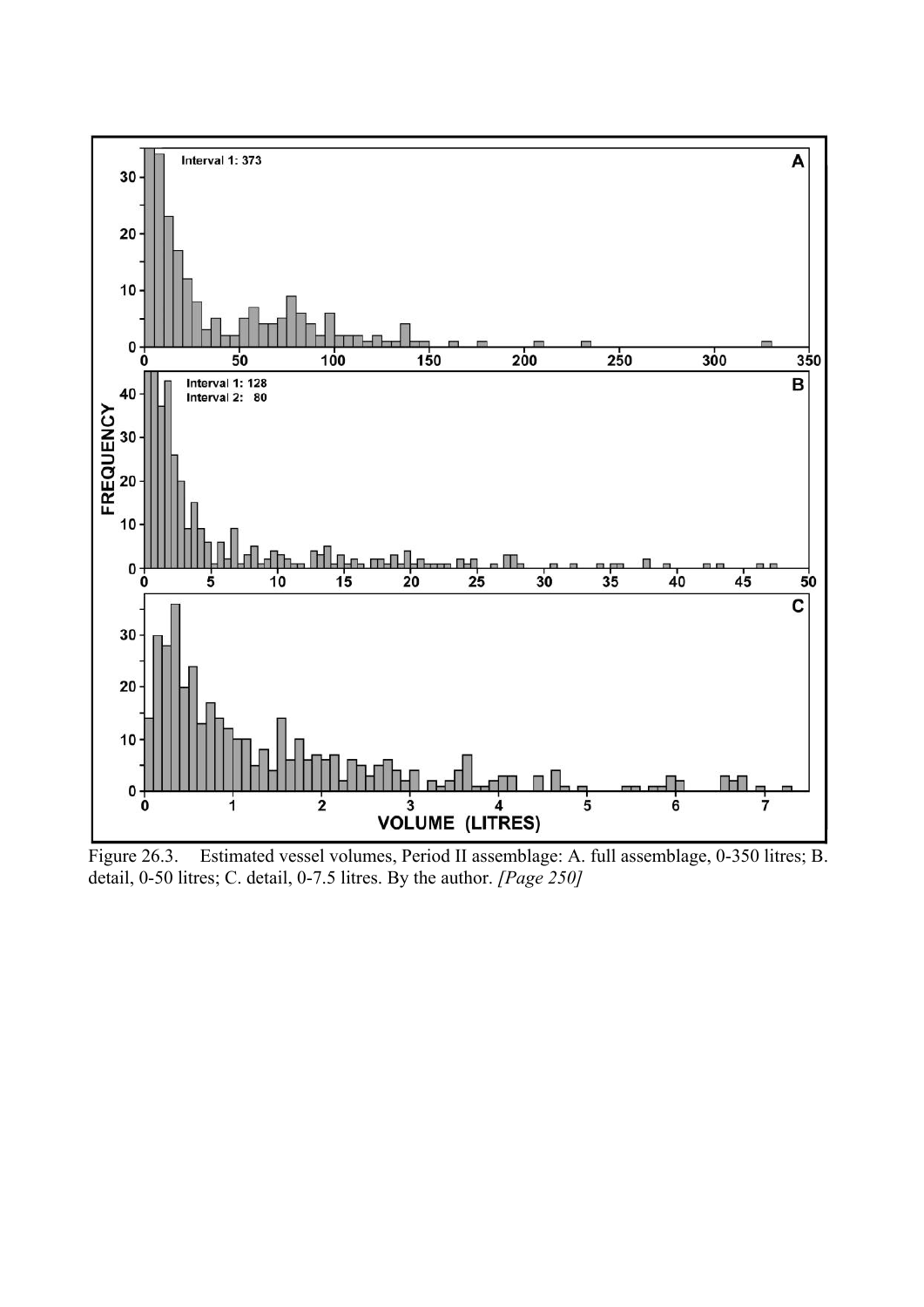

Figure 26.4. Estimated vessel volumes, by vessel type: A. goblets; B. hemispherical cups; C. dipper cups; D. hemispherical bowls; E. deep bowls; F. shallow bowls; G. jars; H. 'teapot' spouted jars; I. short-spouted jars; J. jugs; K. cooking pots; insets showing whole size range. By the author. *[Page 251]*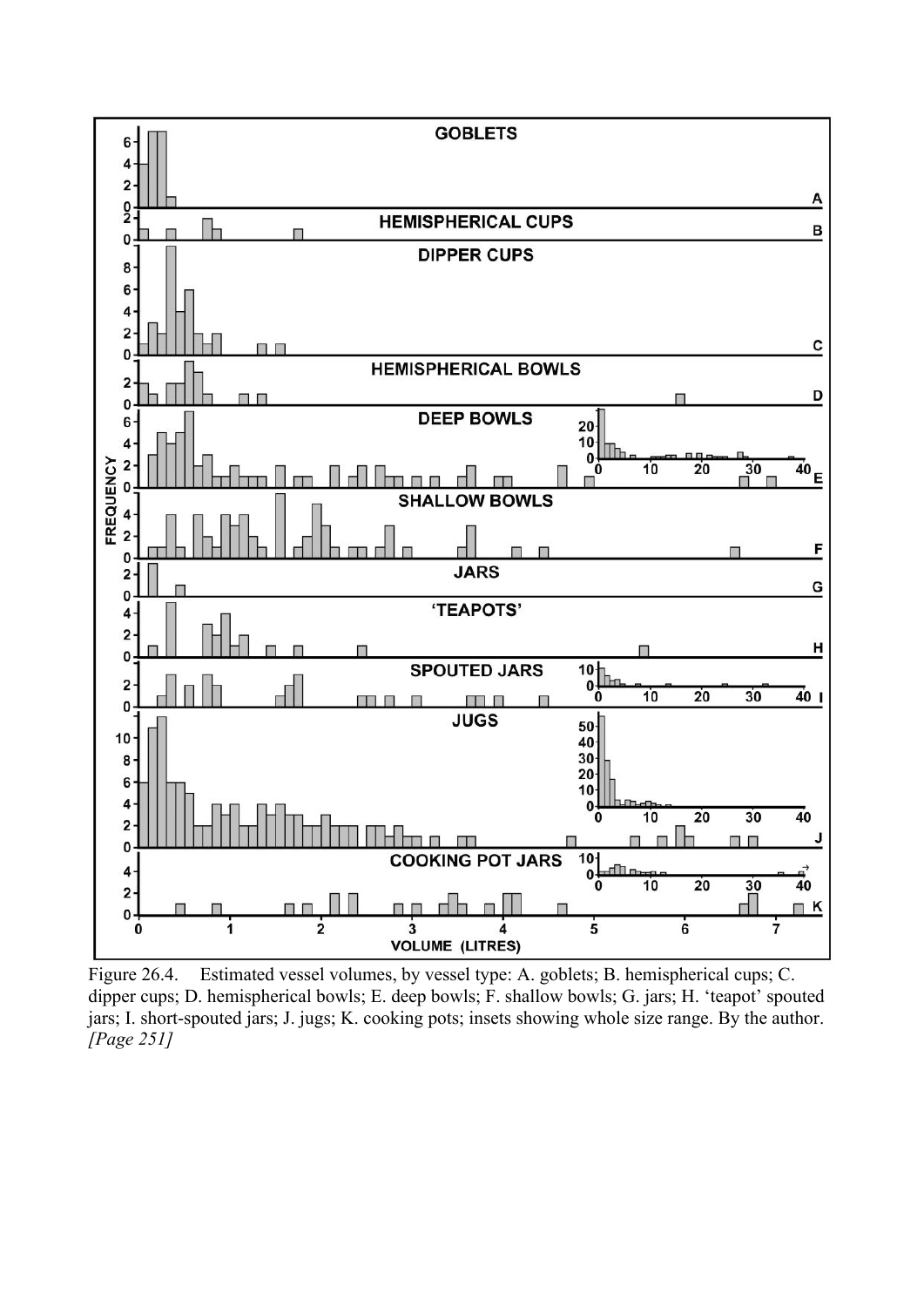

Figure 26.5. Vessel types in analysed Period II assemblage, distinguished by vessel preservation. By the author. *[Page 254]*